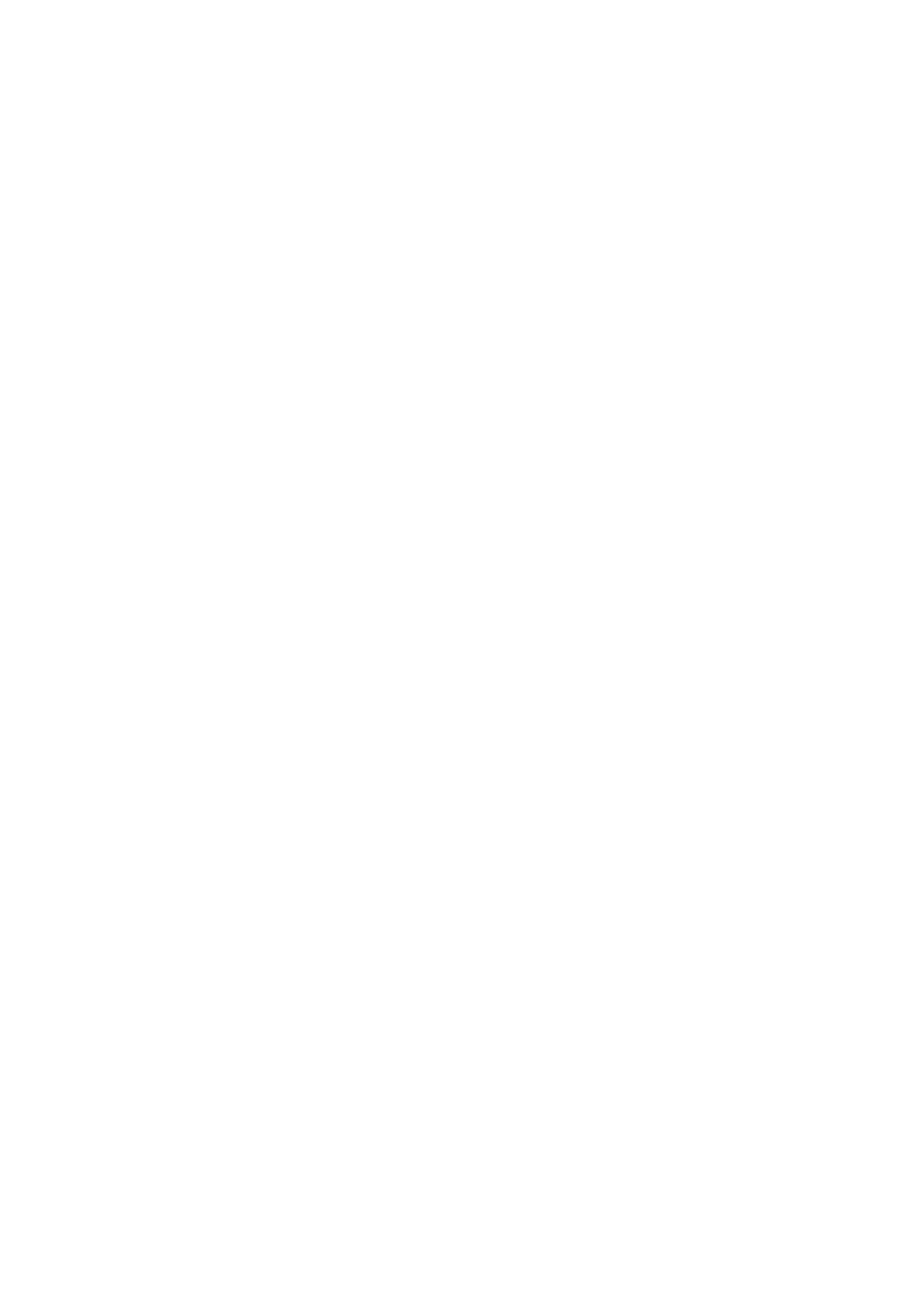## **N.V. Brussels Airport Company**



Terms of use of the installations of Brussels Airport, setting the regulated charges for aeronautical activities **As from April 1st 2023 to March 31st 2028 (QQ4)**

\_\_\_\_\_\_\_\_\_\_\_\_\_\_\_\_\_\_\_\_\_\_\_

*Having regard to the Royal Decree of 27th of May 2004 on the transformation of BIAC into a limited company under private law, and on the airport installations, articles 30.7, 31.1, 34, 35 and 56 in particular;*

*Having regard to the Royal Decree of 21th of June 2004 granting the operating license of Brussels Airport to the limited company BIAC, articles 7.7, 42, 43, 44, 45, 47, 48.1, 51, 52, 53, 55 and 56 in particular,*

*Having regard to the consultation with the representative airline organizations and the airlines (hereafter the "Users") between January 2022 and May 2022;*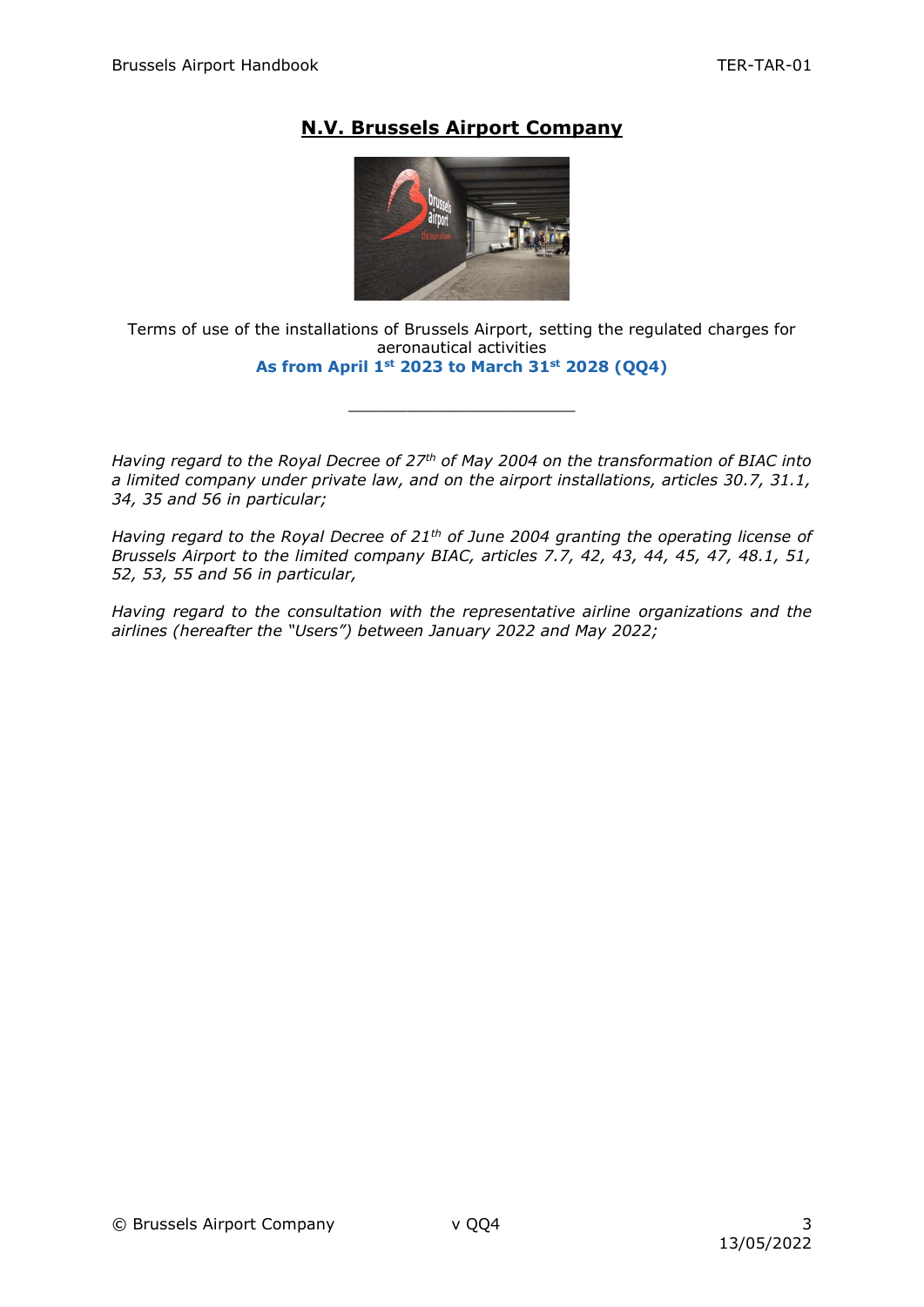### **Regulated aeronautical charges from April 1, 2023 to March 31, 2028**

The articles 1, 3, 4 and 5 present the reference unit fees for the regulated aeronautical activities as consulted for the period April 1 2023 – March 31 2028. These unit fees are defined and are still subject to the yearly application of the formula for tariff control as defined in article 9. The formula for tariff control is to be applied as of April 1 2023, along with the progressive rebalancing from passenger charges to pax LTO charges as described below.

### **Art. 1**

 § 1. For every take-off and landing (LTO: Landing and Take Off) Brussels Airport Company levies a charge based on the formula U x W x E x D +  $U_n * N$  in which:

- U is the unit rate
- W is the weight of the aircraft, expressed in tons
- E is the environmental factor
- D is the day/night factor
- $\bullet$  U<sub>n</sub> is the Unit rate for NO<sub>x</sub> contribution per movement
- N is the NOx emission per standard LTO cycle of the aircraft

**The unit rate (U)** is split between passenger aircrafts and full-freighter aircrafts. Given the introduction of NOx related charges element and the evolution of the E and D parameters as presented below, the reference unit fee for the start of the QQ4 period for passenger aircrafts is **2.58 Euro** and for full-freighter aircraft is **1.86 Euro**.

The above-mentioned unit rates are subject to the formula for tariff control (art. 9), as from April  $1<sup>st</sup>$ , 2023.

The passenger aircraft LTO unit rate increases yearly with a fixed amount of **0.52 Euro** over the QQ4 period, after the application of the formula for tariff control, as of the  $1<sup>st</sup>$  of April 2023.

**The weight factor (W)** is equal to the Maximum Take-off Weight ("MTOW"), expressed in tons (Art. 8). This weight factor is limited to a minimum of **40** tons and to a maximum of 175 tons.

**The environmental factor (E)** is determined for the following years according to the table below:

| Low              |  | E-factor       |                |  |  |  |
|------------------|--|----------------|----------------|--|--|--|
|                  |  | category name  | Value          |  |  |  |
|                  |  | R1             | 10             |  |  |  |
| Noise efficiency |  | R <sub>2</sub> | 6              |  |  |  |
|                  |  | R <sub>3</sub> | $\overline{2}$ |  |  |  |
|                  |  | R <sub>4</sub> | 1.2            |  |  |  |
|                  |  | R <sub>5</sub> |                |  |  |  |
|                  |  | R <sub>6</sub> | 0.8            |  |  |  |
|                  |  | R7             | 0.6            |  |  |  |
| High             |  | R <sub>8</sub> | 0.5            |  |  |  |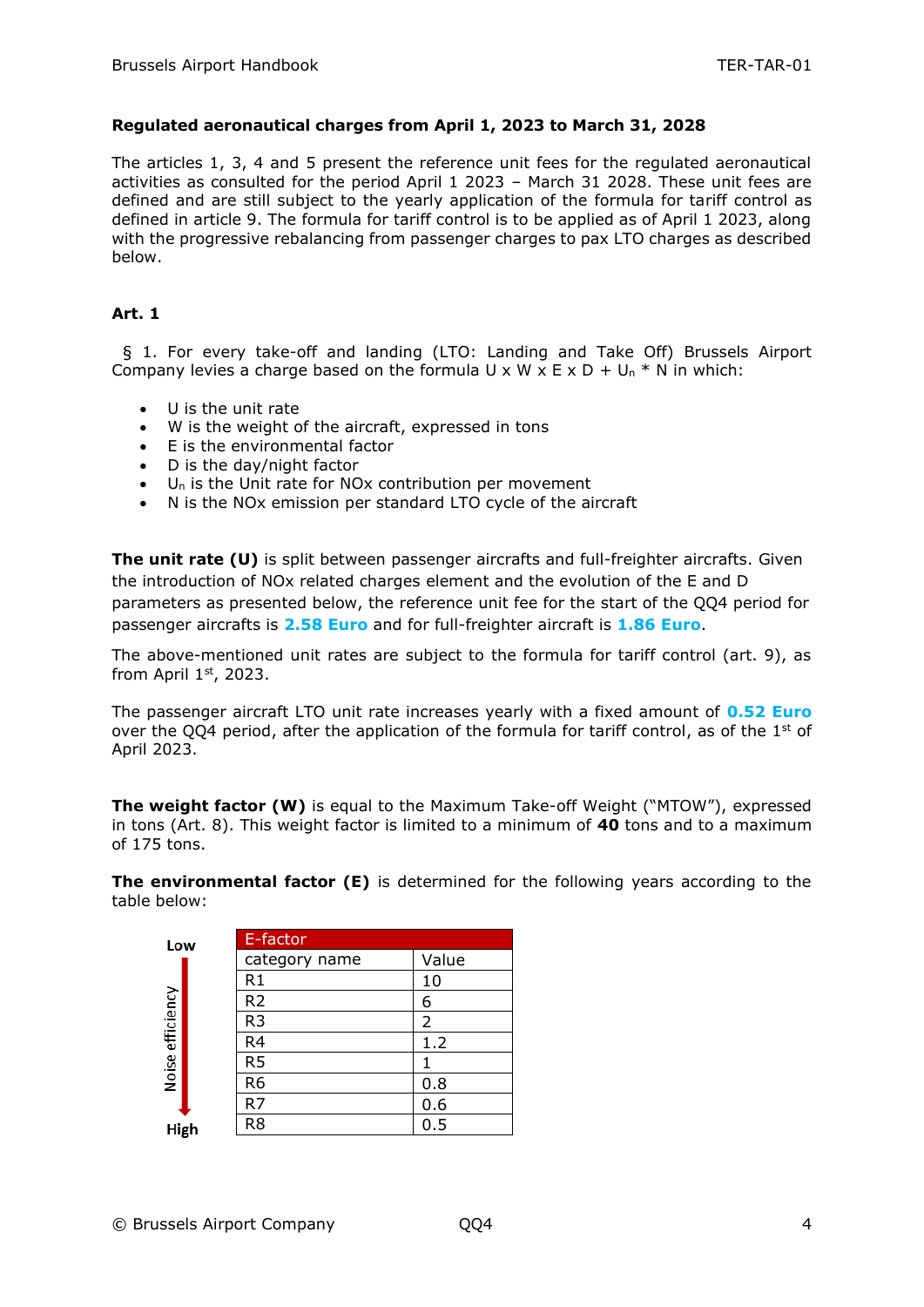The aircraft are classified into eight noise categories. The methods to determine these categories are explained in annex 1 to these terms and conditions of use. Each aircraft, for which the operator has provided Brussels Airport Company with the documents necessary for the classification, will be assigned to a noise category. The initial classification into a noise category or a change of noise category of an aircraft is effective on the first day of the month following receipt of the required documents. Any aircraft for which Brussels Airport Company has not received the documents required for the classification will automatically be assigned to category R1 with the exception of propeller aircraft of maximum 9 tons, which will be assigned to category R2.

This means that the use of environmentally friendlier aircraft is incentivised through the use of less noisy aircraft.

**The day/night factor (D)** is determined according to the table below, and depends on the actual landing or take-off time and on the quota count (QC) of an aircraft:

<span id="page-4-0"></span>

| <b>Local time</b> | ос                 | Movement  | TD1 |
|-------------------|--------------------|-----------|-----|
| 06:00-06:59       | $QC \leq 12$       | Dep & Arr | 1   |
|                   | QC > 12            | Dep & Arr | 20  |
| 07:00-20:59       | any QC             | Dep & Arr | 1   |
| 21:00-22:59       | $QC \leq 12$       | Dep & Arr | 1   |
|                   | $24*1 \ge QC > 12$ | Dep       | 3   |
|                   | QC > 12            | Arr       | 20  |
|                   | $QC > 24*1$        | Dep       | 20  |
| 23:00-05:59       | $QC \leq 8$        | Arr       | 3   |
|                   | $QC \le 8^{*2}$    | Dep       | 4   |
|                   | $QC > 8*2$         | Dep & Arr | 20  |

<span id="page-4-1"></span>The method applied to calculate the QC is explained in annex 2 to this document.

The time of landing to be taken into account is the actual time at which the aircraft touches down. The take-off time is the actual time at which the aircraft lifts off.

**The unit rate for NOx contribution (Un).** The reference unit rate per movement (landing or take-off) for the start of the QQ4 period is **3.67 Euro**.

The above-mentioned unit rate is subject to the formula for tariff control (art. 9), as from April 1st, 2023.

### **The NOx emission value per LTO cycle (N)**

The NO<sub>X</sub> emission value for each aircraft (N = NO<sub>x,aircraft</sub>) is based on the total mass of oxides of nitrogen emitted per engine (NOx,engine) during the LTO-cycle pursuant to ICAO Annex 16 volume II, the Hydrocarbon characteristic Dp/Foo value per engine and the number of engines as follows:

<sup>1</sup> Limit value of 26 instead of 24 is applicable in case of exceptions granted by article 4§3 of the Federal MB dd 27/09/2009 tot wijziging van het ministerieel besluit van 3 mei 2004 betreffende het beheer van de lawaaihinder op de luchthaven Brussel-Nationaal.

<sup>2</sup> Limit value of 12 instead of 8 is applicable in case of exceptions granted by article 4§4 (DEP) of article 5§3 (ARR) of the Federal MB dd 27/09/2009 tot wijziging van het ministerieel besluit van 3 mei 2004 betreffende het beheer van de lawaaihinder op de luchthaven Brussel-Nationaal.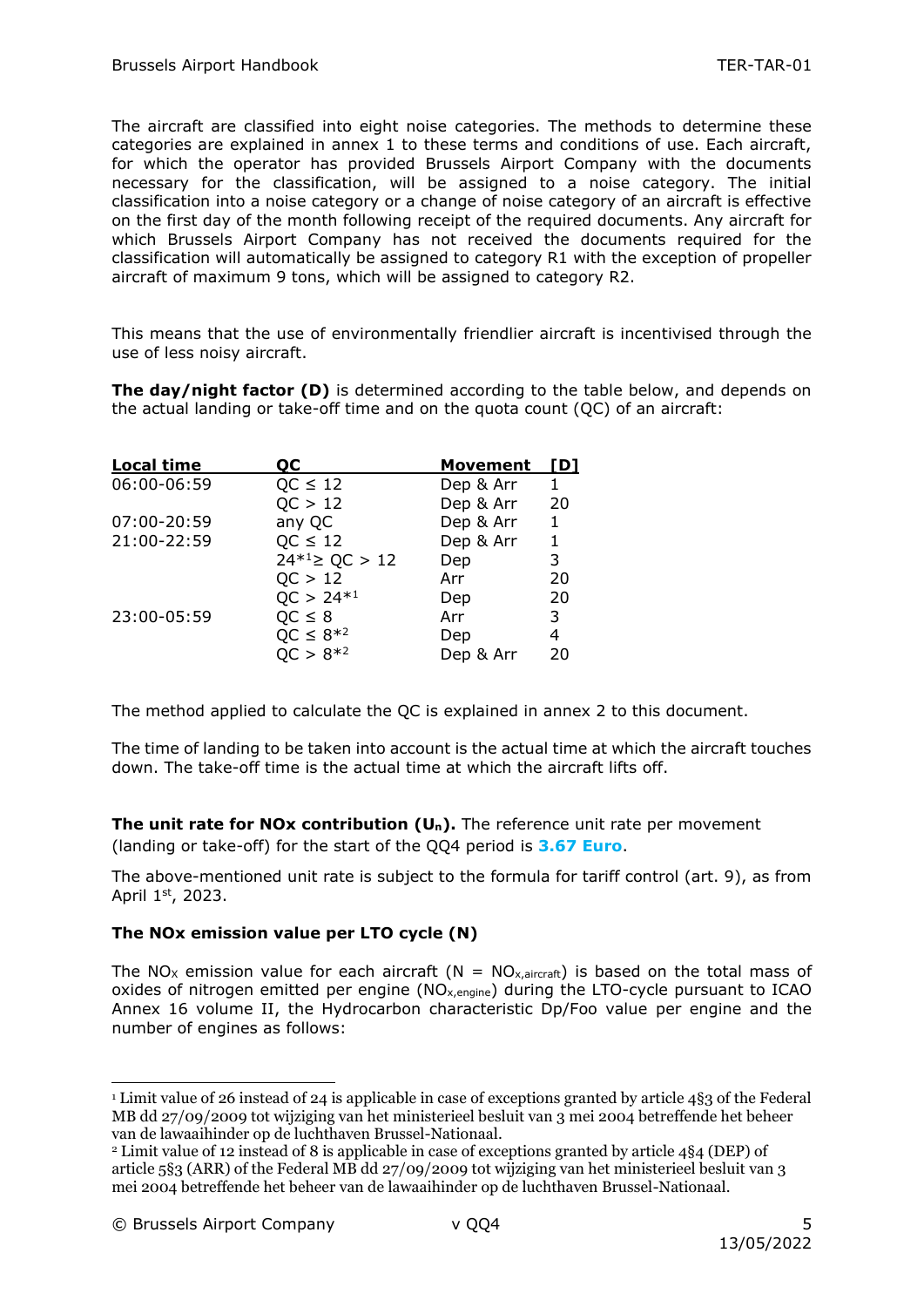- 1) NO<sub>X, aircraft</sub>  $\lceil kq \rceil$  = Number of engines x NO<sub>x, engine</sub>  $\lceil kq \rceil$
- 2) If HC<sub>engine</sub> > 19,6 g/KN the NO<sub>X,aircraft</sub> [kg] is multiplied with a factor a = HC<sub>engine</sub> /19.6 g/KN, with a maximum of 4.

The specific emission value of each aircraft is taken into account up to the third decimal place.

The initial  $NO_{x,aircraft}$  and  $HC_{engine}$  value or any change of this value for all aircrafts operating at BRU are to be communicated proactively by the airlines to Brussels Airport Company, in line with the procedure described in Appendix 3 of this document.

Any aircraft for which Brussels Airport Company has not received the documents required for the calculation of the NO<sub>x,aircraft</sub> value, this value will be calculated as follows<sup>3</sup>:

 $NO_{X,aircraft}$  [kg] = MTOW [ton]\* 0.3 kg NOx/ton

§ 2. Contrary to the previous paragraph, the applicable unit rate for the period 1/4/2022 – 31/3/2023 for each landing and take-off of a helicopter is **17.99 Euro**.

This is the reference unit fee for the QQ4 period and the unit fee is subject to formula for tariff control (art. 9), as from April  $1<sup>st</sup>$ , 2023.

This paragraph only applies on the condition that the helicopter does not use the approach or departure route of a runway, lands or takes off between 6.00 a.m. and 10.59 p.m. (local time) and follows the "best practice" proposed by the airport authorities with regard to noise.

### **Art. 2.**

For aircraft carrying out flights imposed by the Minister for the purpose of training crew and for aircraft carrying out test flights prior to the issue, renewal or restitution of the certificate of airworthiness, the charges referred to in article 1 are reduced by 80%. This reduction is not granted from Monday to Friday between 8.00 and 11.00 a.m. and between 5.00 and 8.00 p.m. (local time).

### **Art. 3.**

 § 1. The fee for parking a passenger aircraft is set at **0.80 Euro** per MTOW expressed in tons (see Art.8) and per hour for the period  $1/4/2022 - 31/3/2023$ . This is the reference unit fee for the QQ4 period and the unit fee is subject to formula for tariff control (art. 9), as from April  $1<sup>st</sup>$ , 2023. This fee is only levied from the third hour onwards for aircraft with a weight of less than 100 tons and from the fifth hour onwards for aircraft with a weight of 100 tons or more. However, this fee is not due for the period between 11.00 p.m. and 6.00 a.m. (local time).

 § 2. The fee for parking a full-freighter aircraft is set at **0.23 Euro** per MTOW expressed in tons (see Art. 8) and per hour for the period  $1/4/2022 - 31/3/2023$ . This is the reference unit fee for the QQ4 period and the unit fee is subject to formula for tariff control (art. 9), as from April  $1<sup>st</sup>$ , 2023. This fee is only levied if the full-freighter is parked for more than 8 hours without interruption, in which case the fee is due for the whole duration. However, this fee is not due for the period between 11.00 p.m. and 6.00 a.m. (local time).

<sup>3</sup> For MTOW see also art. 8

<sup>©</sup> Brussels Airport Company QQ4 6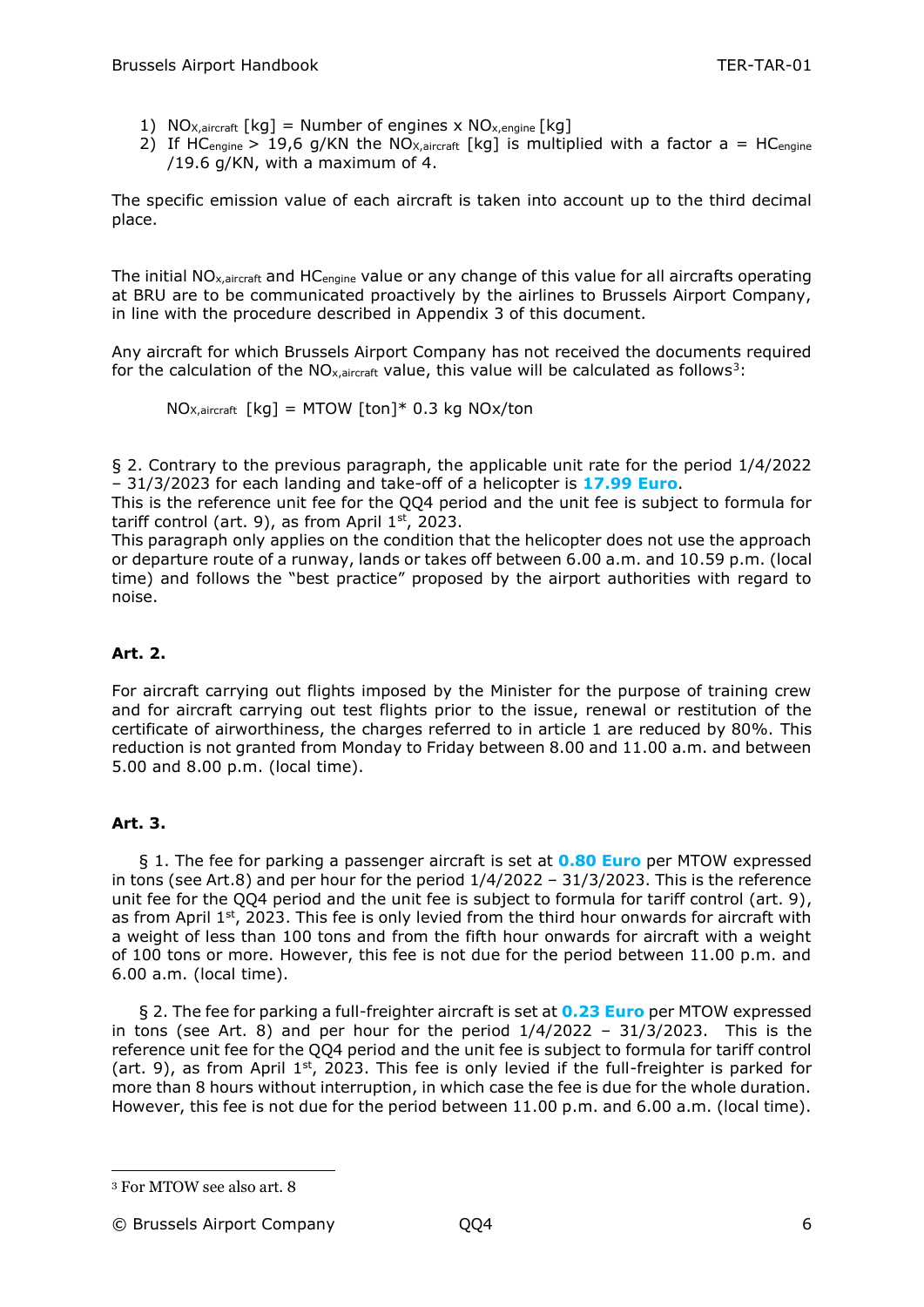### **Art. 4.**

 § 1. The **passenger charges** are split up between originating, transfer and transit departing passengers.

the passenger charges is **22.99 Euro** per departing originating passenger even if they take a return flight the same day. This charge is reduced to **12.12 Euro** per departing transfer passenger. There is **0 Euro** charge per transit departing passenger.

Above mentioned charges are the reference unit fee for the QQ4 period and the charges are subject to formula for tariff control (art. 9), as from April 1<sup>st</sup>, 2023.

The passenger charges for originating passengers will decrease yearly with a fixed amount of **€0.90** over the QQ4 period as of the 1st of April 2023, after the application of the formula for tariff control. The passenger charges for transfer passengers will decrease yearly with a fixed amount of **€0.45** over the QQ4 period as of the 1st of April 2023, after the application of the formula for tariff control.

- An originating departing passenger is a passenger who has Brussels Airport as staring point of its journey
- A transfer passenger is a passenger whose routing is mentioned on one air ticket and whose onward journey continues on a connecting flight within 24 hours on the same calendar day of landing at Brussels Airport, but not to the country of origin.
- A transit passenger is a passenger transferring to another airport by means of the same aircraft, this on the condition the passenger does not leave the aircraft, or by means of a flight having the same flight number as the arrival flight (but no code share flight number).

The passenger charges mentioned include the bussing charge for originating and transfer passengers. No individual bussing charge is to be invoiced as of the start of QQ4.

- § 2. The charges mentioned in § 1 are not due for:
	- 1° children under two years of age;
	- 2° crew members responsible for the aircraft;
	- 3° passengers on domestic flights;
	- 4° passengers on aircraft referred to in article 7;
	- 5° transit passengers staying on board of the aircraft.

§ 3. The charges due by the passengers are levied through the agency of the aircraft operator and the amounts are mentioned separately on the air ticket.

On the first request by Brussels Airport Company the intermediary is bound to remit the passenger charges, within the term set by Brussels Airport Company (under article 10), on a bank account that it – acting as a proxy on behalf and for account of Brussels Airport Company – will previously have opened at a bank approved by Brussels Airport Company and on which Brussels Airport Company has a shared signatory power and an exclusive power in case of overdue payment, suspension of payment, request for composition, bankruptcy and in any other case that might put an end to the proxy.

The assets on this account and, more generally, any charges collected by the aircraft operator on behalf of Brussels Airport Company are the exclusive property of Brussels Airport Company and will be transferred to Brussels Airport Company within the terms it has fixed with each individual operator.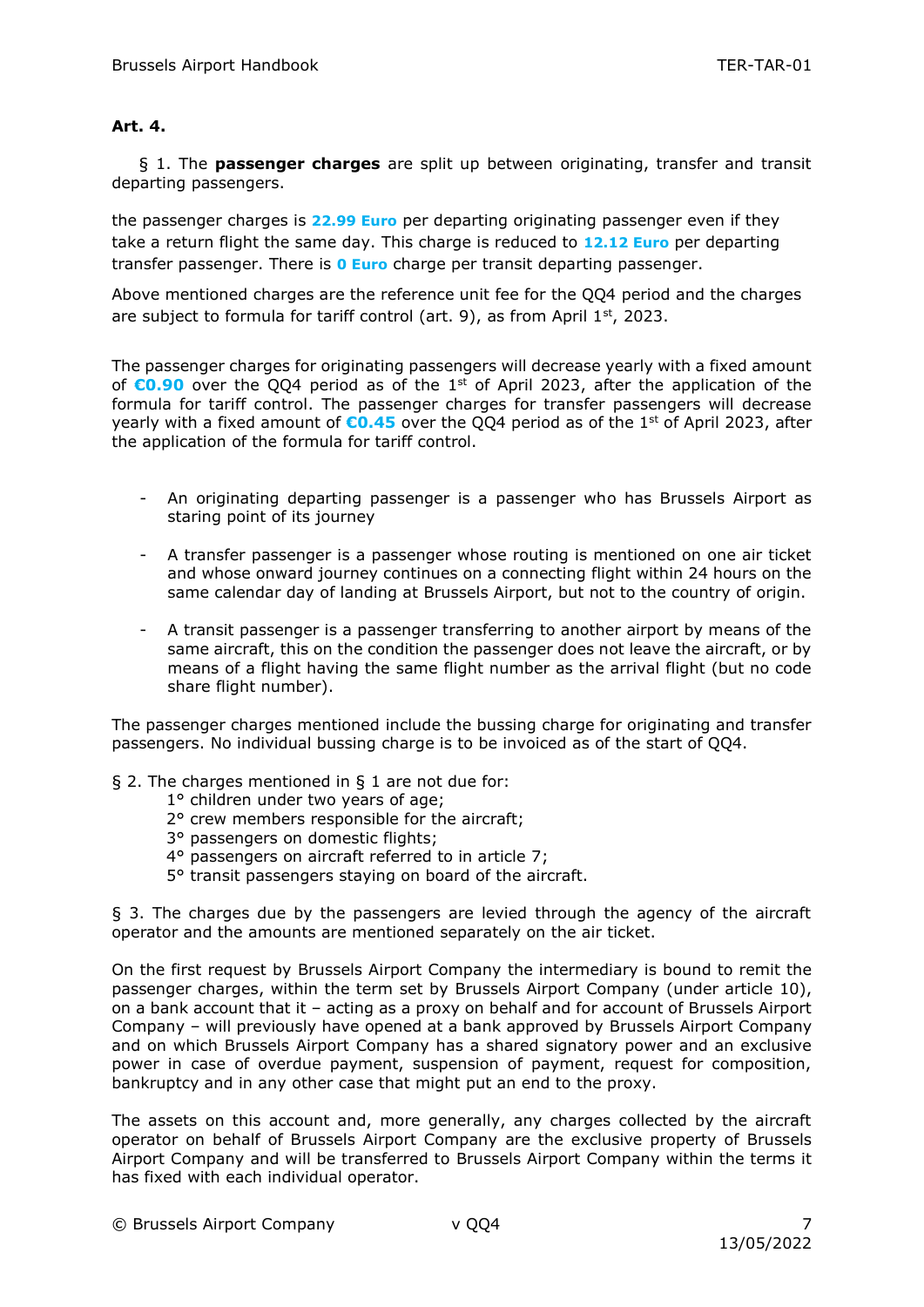### **Art. 5.**

§ 1. The **security charges** apply to all kind of passengers (originating, transfer and transit departing passengers).

The security charges due are **7.50 Euro** per departing passenger. This charge is applicable for the period 1/4/2022 – 31/3/2023. This is the reference unit fee for the QQ4 period and is subject to formula for tariff control (art. 9), as from April  $1<sup>st</sup>$ , 2023.

### § 2. The charges mentioned in § 1 are not due for:

- 1° children under two years of age;
- 2° crew members responsible for the aircraft;
- 3° passengers on domestic flights;
- 4° passengers on aircraft referred to in article 10;
- 5° transit passengers staying on board of the aircraft.

### **Art. 6.**

Brussels Airport Company offers a series of incentives to encourage Users to develop their services at Brussels Airport.

The incentive scheme for the period  $1/1/2023 - 31/12/2027$  is composed out of the elements presented below. It is not possible to cumulate between the different passenger related incentives.

6.1. The new destination scheme for passenger operations:

| Jan 2023-Dec 2027 | <b>Incentives on PSC</b> $(1,2)^4$ |            |            |
|-------------------|------------------------------------|------------|------------|
| New destinations  | Year 1                             | Year 2     | Year 3     |
| Long haul         |                                    | <u>€15</u> | <u>€15</u> |
| Short haul        | €10                                | €10        | €10        |

### 6.2. The passenger growth scheme (in comparison with 75% of 2019 traffic):

| Jan 2023-Dec 2027         | Incentives on PSC $(1,2)^5$ |  |
|---------------------------|-----------------------------|--|
| Airline pax growth vs 75% | Year 1                      |  |
| Long haul                 | €15                         |  |
| Short haul                | f(10)                       |  |

### 6.3. The passenger Value Growth incentive:

<sup>4</sup> 1. PSC = Passenger Service Charge 2. For transfer passengers the incentive is reduced with 50% <sup>5</sup> idem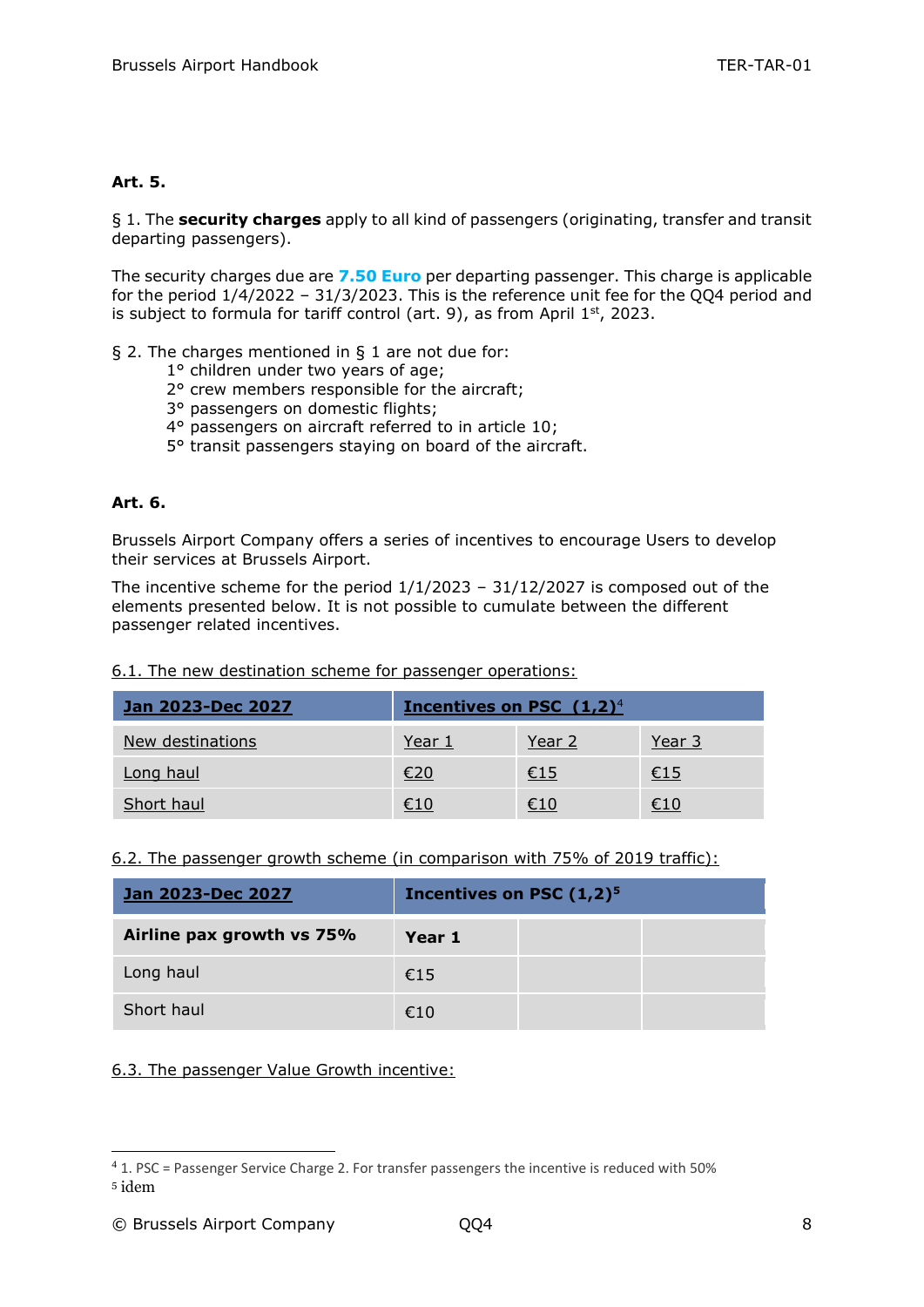| <b>Jan 2023-Dec 2027</b>      | Incentives on PSC $(1,2)^6$    |
|-------------------------------|--------------------------------|
| <b>Value Growth Incentive</b> | Up to 4 or more based aircraft |
| Short & long haul             | Up to 4 years $$15$            |

6.4. The incremental frequency scheme for cargo:

| Jan 2023-Dec 2027             | <b>Incentives on LTO and Parking</b> |        |        |
|-------------------------------|--------------------------------------|--------|--------|
|                               | Year 1                               | Year 2 | Year 3 |
| <b>Additional cargo freq.</b> | 75%                                  | 50%    | 25%    |

These incentive amounts are not subject to the formula for tariff control.

Specific terms and conditions applying to the incentive scheme are available in Appendix 4 of this document.

### **Art. 7.**

**Exempted** of the charges referred to in articles 1, 3, 4 and 5 is the use of the airport infrastructure by:

1° aircraft used for the exclusive transportation of Heads of State and their retinue; 2° aircraft used for the exclusive transportation of Government leaders in office and their retinue;

3° aircraft carrying out calibration or measurement flights for the purpose of air traffic control;

4° aircraft carrying out non-commercial flights of an exceptional humanitarian nature acknowledged by Brussels Airport Company;

5° aircraft making a forced return;

6° aircraft on military flights.

### **Art. 8.**

 § 1. The weight of the aircraft (W) that is used as the basis for calculating the charges referred to in articles 1 and 3, is the maximum authorized take-off weight ("MTOW") stipulated in the certificate of airworthiness, the flight manual or any other record annexed to the certificate of airworthiness.

§ 2. For the calculation of the charges referred to in articles 1 and 3, each fraction of a ton is counted as a whole ton, each fraction of a day as a whole day and each fraction of an hour as a whole hour.

§ 3. In the charges referred to in these terms and conditions of use the value-added tax, if any, is not included.

<sup>6</sup> idem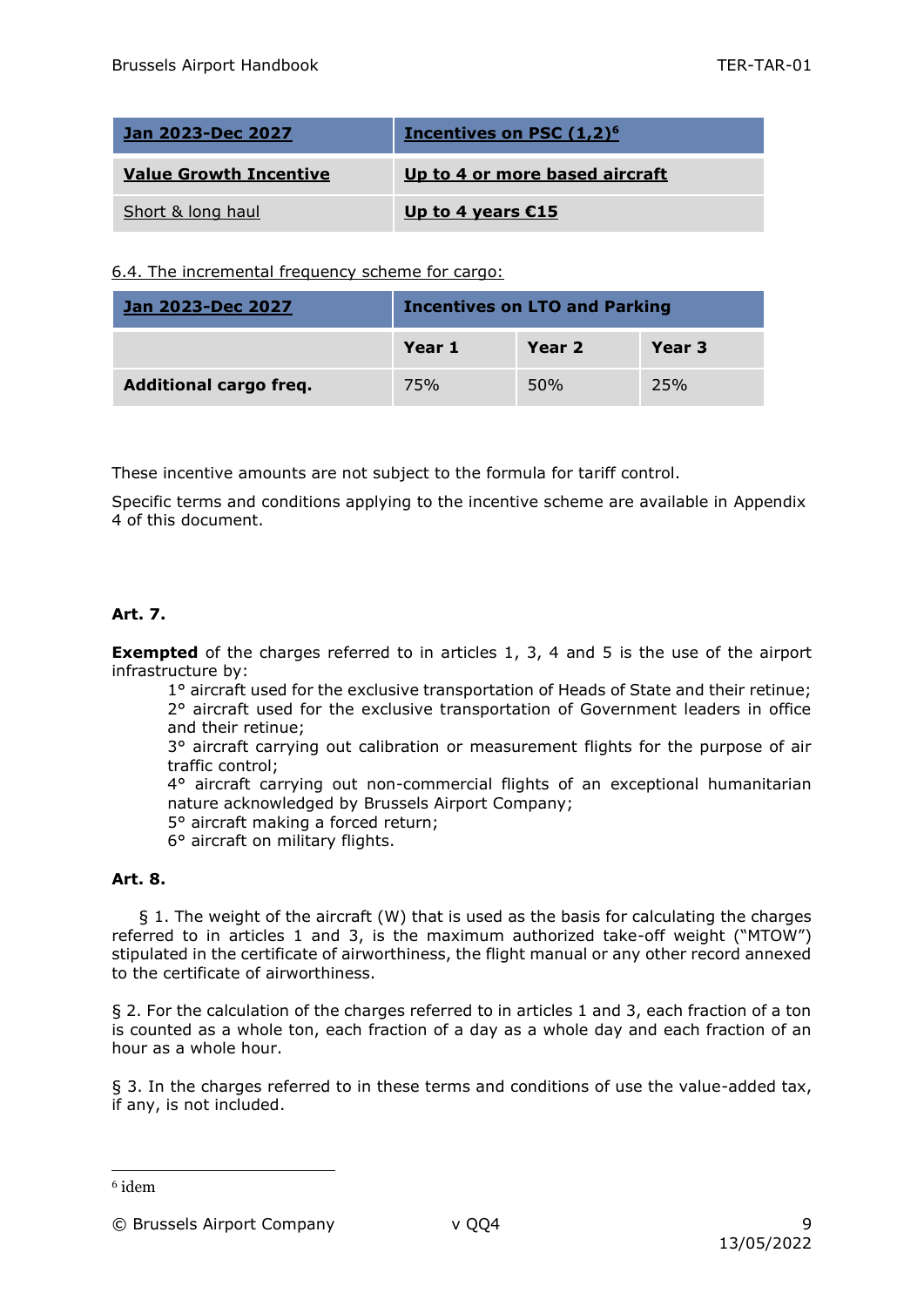### **Art. 9.**

 § 1. The charges referred to in articles 1, 3, 4, and 5 are subject to the formula for tariff control, which is to be applied each year as from April  $1<sup>st</sup>$ .

This formula for tariff control consist of:

- For the first year of QQ4 (2023): A one-time rebase of **+6.8%** + Consumer Price Index (CPI)
- For the following years of QQ4: An X-factor of **+0.2%** + Consumer Price Index (CPI)

The "consumer price index" factor is calculated based on the CPI of the month of September of the year prior to the charges update of April  $1<sup>st</sup>$ , as published in the Belgian Official Gazette. The first reference value is the CPI from September 2022.

The adjusted amounts will be communicated to the Users before the end of each calendar year and will be applied as from the  $1<sup>st</sup>$  of April of the following year.

An overview of the consulted regulated aeronautical charges for the QQ4 period is presented below in real terms (prior to the application of the yearly CPI).

| €                   |              | <b>RY 2023</b> | <b>RY 2024</b> | <b>RY 2025</b> | <b>RY 2026</b> | <b>RY 2027</b> |
|---------------------|--------------|----------------|----------------|----------------|----------------|----------------|
|                     |              |                |                |                |                |                |
| Pax charges         | od           | 23.66          | 22.81          | 21.96          | 21.10          | 20.25          |
| (incl. bussing)     | transfer     | 12.50          | 12.07          | 11.65          | 11.23          | 10.80          |
|                     | transit      |                |                |                |                |                |
| Parking charges     | pax          | 0.86           | 0.86           | 0.86           | 0.86           | 0.86           |
|                     | cargo        | 0.24           | 0.24           | 0.24           | 0.24           | 0.24           |
| Security charges od |              | 8.01           | 8.03           | 8.05           | 8.07           | 8.09           |
|                     | transfer     | 8.01           | 8.03           | 8.05           | 8.07           | 8.09           |
|                     | transit      | 8.01           | 8.03           | 8.05           | 8.07           | 8.09           |
| LTO charges         | pax          | 3.28           | 3.80           | 4.33           | 4.85           | 5.38           |
|                     | cargo        | 1.99           | 1.99           | 2.00           | 2.00           | 2.01           |
|                     | Emission (N) | 3.92           | 3.93           | 3.94           | 3.95           | 3.96           |

### **Art. 10.**

§ 1. Brussels Airport Company requires that the charges referred to in art. 1, 3, 4 and 5 are paid upon receipt of the invoice and according to the conditions thereof. The deposit of a guarantee may be demanded. Brussels Airport Company determines in which cases a guarantee is to be deposited and what the amount of the guarantee should be.

§ 2. In absence of compliance with the elements contained in §1, the charges referred to in art. 1, 3, 4 and 5 have to be paid on departure and/or arrival to Brussels Airport Company, in euro or by any other electronic means of payment.

§ 3. In case of long-term parking of an aircraft, Brussels Airport Company has the right to set up intermediate invoices. A final count will be made after the departure or after decommissioning of the aircraft.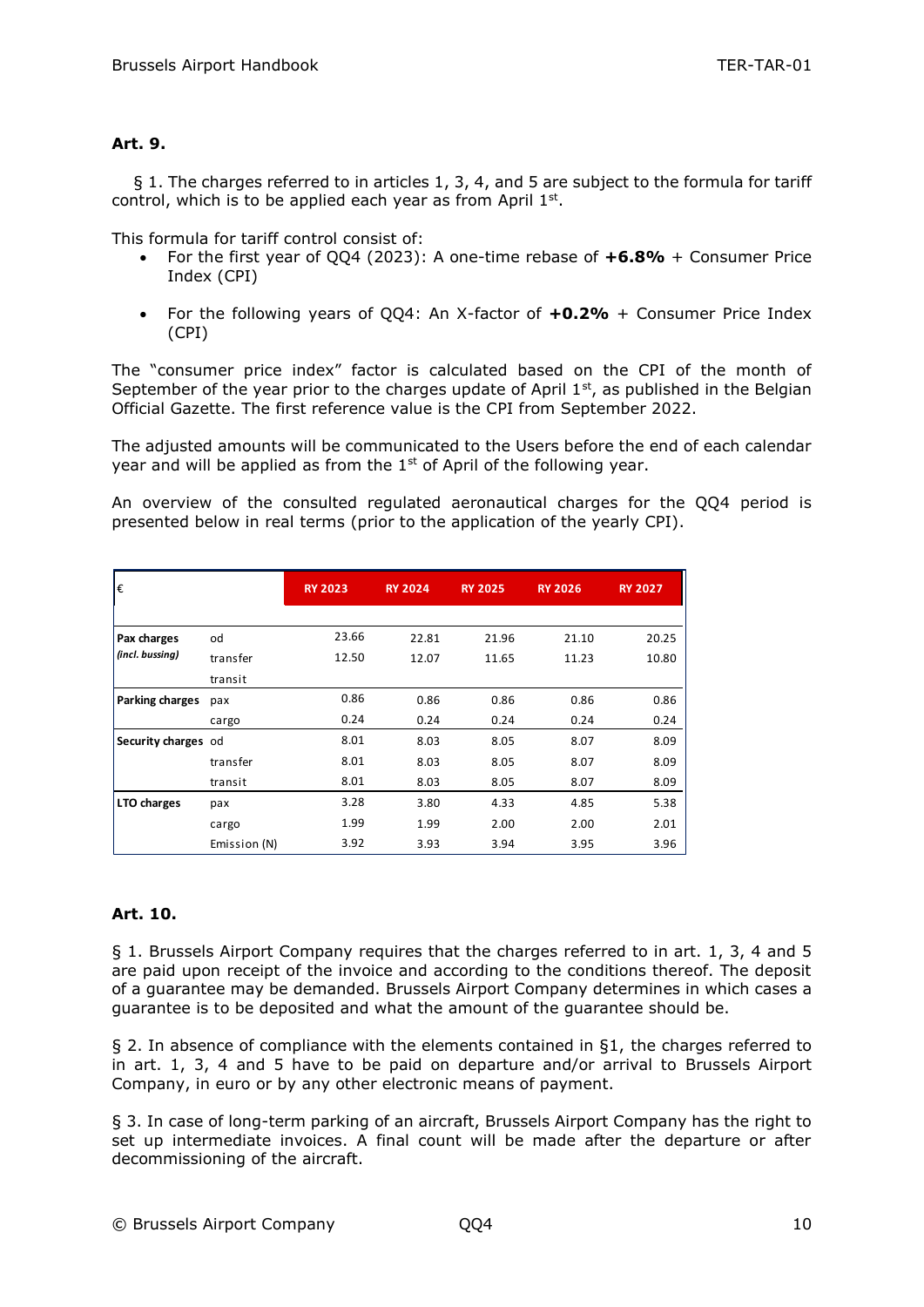### **Art. 11.**

§ 1. For the collection of the charges referred to in article 10 every User or his representative has to return the traffic form put at its disposal by Brussels Airport Company.

§ 2. The traffic form has to be returned at the latest on the day following the aircraft movement before 10.00 a.m. (local time).

If the traffic form is not returned within the set time, is incorrect or incomplete, the charges referred to in article 10, will be calculated on the basis of the maximum weight and capacity of the aircraft type, according to the documents Brussels Airport Company has at its disposal. The data provided on the traffic form are binding upon the aircraft operator and Brussels Airport Company reserves the right to verify them.

§ 3. The traffic form referred to in § 1 and 2 has to be returned electronically according to the procedure determined by Brussels Airport Company.

Provision and transfer of all necessary inbound and outbound messages for the preparation of the flight reports and statistics for Brussels Airport Company must be secured by the Users.

Typical messages of that kind are Load Data Messages (LDM), Passenger Transfer Messages (PTM), Movement (MVT), Inbound Connection List (ICL), Container Pallet Messages (CPM), Statistical Load Summary (SLS) and others.

These messages must include the point of departure, the point of destination and the respective flight numbers. Passenger names included in these messages should not be passed to Brussels Airport Company.

Brussels Airport Company uses the system FLIRT for electronic data entry and transmission to produce both the Flight Report and for the official statistics to fulfil the EU Law. This application is made available to the handling companies operating at Brussels Airport free of any extra charge.

§ 4. Brussels Airport Company has the right to communicate the data supplied on the traffic form to Skeyes for the purpose of the collection of the charges referred to in article 172 of the law of 21 March 1991 on the reform of certain economic state enterprises.

### **Art. 12.**

This document is not a publication directed towards the general public. This document is intended for Users. The Dutch version of this document is the sole official version of the terms and conditions for Tariffs for regulated aeronautical activities at Brussels National Airport. The English and French versions are added for information purposes only. If certain formulations in this document can be interpreted differently depending on the language of the document, then the wording in the Dutch version of this document prevails the English and French versions.

Zaventem, 13 May 2022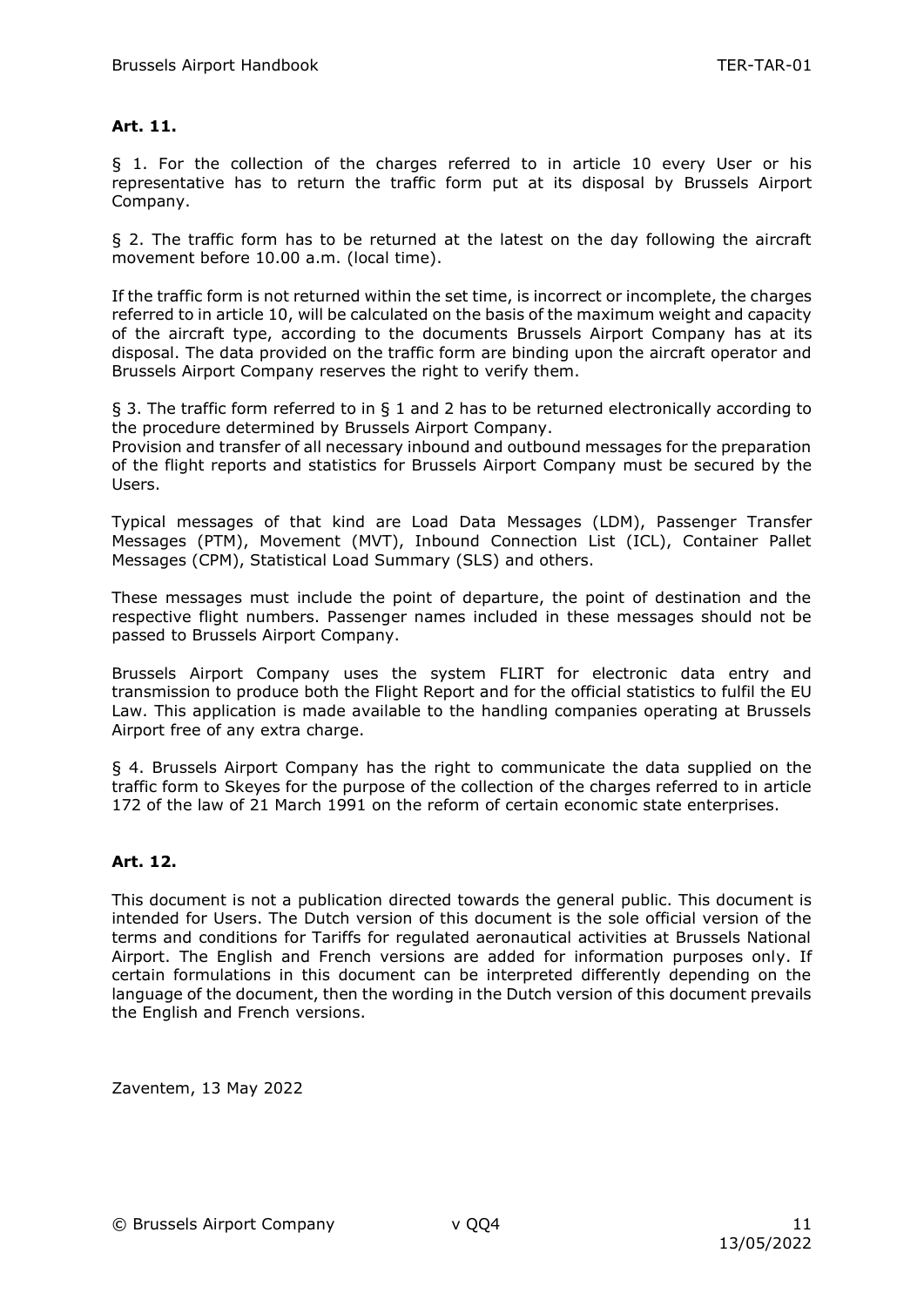### **Annex 1**

### **Aircraft noise categories for Brussels Airport**

### **1. Basic principle**

The aircraft categorization into eight categories of noise performance, ranging from R1 to R8, applies to aircraft certificated under ICAO Annex 16 Chapters 2, 3, 4 and 5 (or a more recent chapter), and uses the corresponding noise certification data.

The categorization combines cumulative reductions with reductions at the three measurement points:

- The individual margins relative to ICAO Annex 16 Chapter 3 can be calculated as the differences between the ICAO Annex 16 Chapter 3 limits and certificated data for the three the individual measurement points.
- The cumulative margin relative to ICAO Annex 16 Chapter 3 is the sum of the three single margins.

The ICAO Annex 16 Chapter 3 limits for the three measurement points "Flyover" (TKO) "Sideline" (LAT) and "Approach" (APP) noise can be calculated from the formulas contained in ICAO Annex 16 Volume I, and are described below.

A theoretical reference is calculated according to the maximum authorised take-off weight expressed in tons (MTOWTON) and the number of engines per parameter:

| LAT parameter |               |                                  |              |  |
|---------------|---------------|----------------------------------|--------------|--|
| Weight        | $0 - 35$ tons | 35 - 400 tons                    | 400 tons and |  |
|               |               |                                  | more         |  |
|               | $LAT = 94$    | $LAT = 80.87 + 8.51 log MTOWTON$ | $LAT = 103$  |  |

| APP parameter |                     |                                  |              |  |  |
|---------------|---------------------|----------------------------------|--------------|--|--|
| Weight        | $\vert$ 0 - 35 tons | 35 - 280 tons                    | 280 tons and |  |  |
|               |                     |                                  | more         |  |  |
|               | $APP = 98$          | $APP = 86.03 + 7.75 log MTOWTON$ | $APP = 105$  |  |  |

#### TKO parameter  $1 \text{ or } 2 \text{ on}$

| I OI Z EIIUIIIES |  |                                                                      |  |  |  |
|------------------|--|----------------------------------------------------------------------|--|--|--|
|                  |  | 385 tons and                                                         |  |  |  |
|                  |  | more                                                                 |  |  |  |
| $TKO = 89$       |  | $TKO = 101$                                                          |  |  |  |
|                  |  | 0 - 48.1 tons   48.1 - 385 tons<br>$TKO = 66.65 + 13.29$ log MTOWTON |  |  |  |

### TKO parameter

| 3 engines |            |                                     |              |  |  |
|-----------|------------|-------------------------------------|--------------|--|--|
| Weight    |            | $ 0 - 28.6$ tons $ 28.6 - 385$ tons | 385 tons and |  |  |
|           |            |                                     | more         |  |  |
|           | $TKO = 89$ | $TKO = 69.65 + 13.29$ log MTOWTON   | $TKO = 104$  |  |  |

### TKO parameter 4 engines and more

| Weight |            | $ 0 - 20.2 \text{ tons}   20.2 - 385 \text{ tons}$ | 385 tons and |
|--------|------------|----------------------------------------------------|--------------|
|        |            |                                                    | more         |
|        | $TKO = 89$ | $TKO = 71.65 + 13.29$ log MTOWTON                  | TKO = 106    |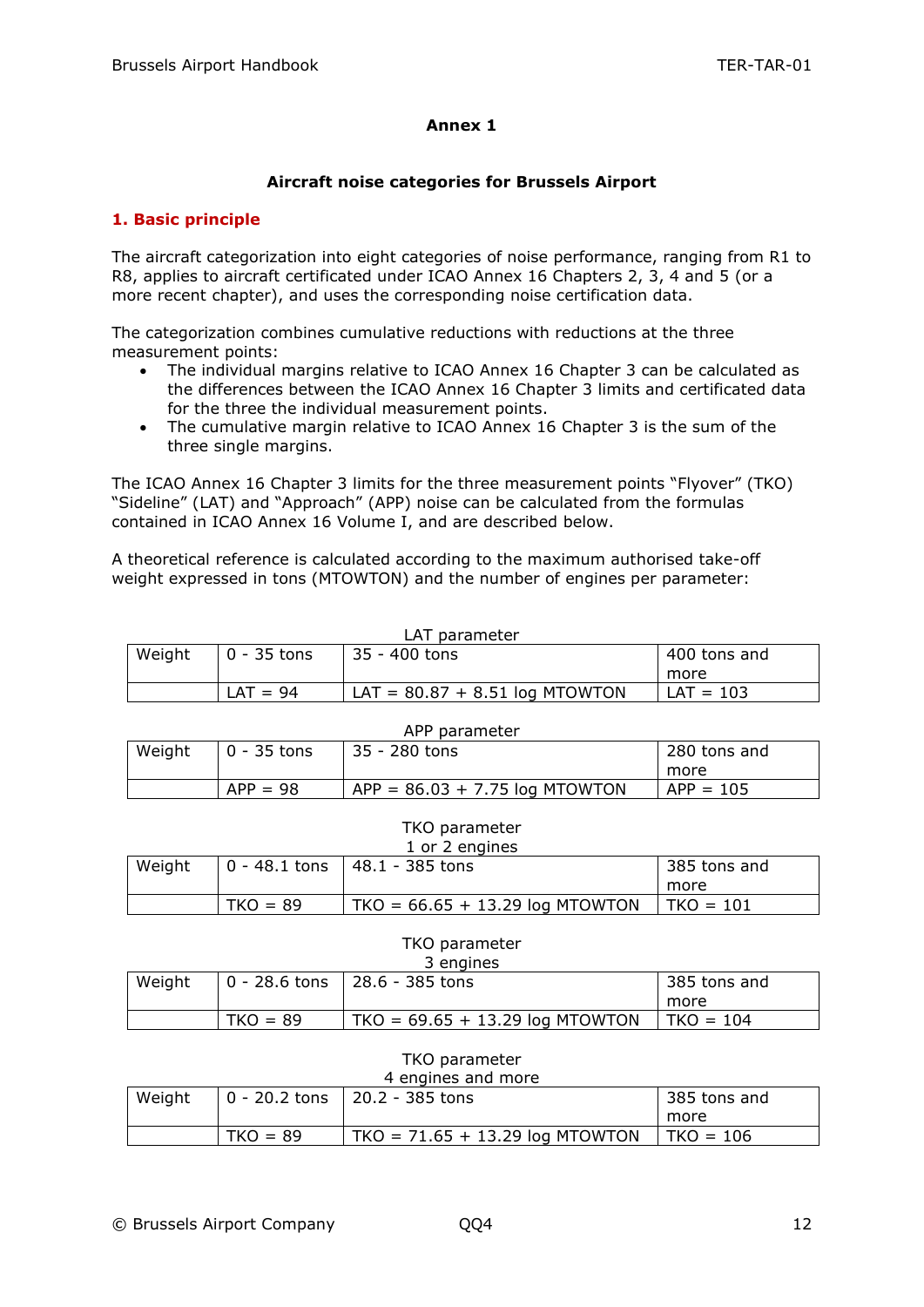The following formula (PRED = LAT + APP + TKO) gives the reference value in EPNdB (Effective Perceived Noise Level) for a given aircraft.

The determination of the noise category of an aircraft is based on the data of its noise certificate established according to ICAO provisions.

In order to determine the noise category of an aircraft, cumulative reductions (the sum TOTNOISE of the noise levels expressed in EPNdB for the lateral noise, the takeoff and landing noise, mentioned on the noise certificate of the aircraft, is compared with the PRED-value which corresponds to the characteristics of this aircraft), as well as individual reductions at the three measurement points, are calculated.

To obtain the top A classification in the ACI system a cumulative margin of at least 20 EPNdB was required. However since the introduction of this system some new aircraft types were certified, with cumulative noise margins better than 25 EPNdB (B788, A380, CRJ2,…).

To distinguish further between the different aircraft in this class A, ACI added in 2010 two new classes to their classification system: one with a cumulative margin of at least 25 EPNdB (R7) and one with a cumulative margin of at least 30 EPNdB (R8).

The definition of the old categories F until A were retained but their names were changed in categories R1 until R6 to make future additional classes possible without a necessary name change of the existing classes.

### **2. Determination of noise categories**

An aircraft needs to meet 2 criteria concurrently in order to qualify for the corresponding noise category.

| <b>Criteria to be met</b>                                                                                           | <b>Categories</b> (and Former Categories) |                 |                 |                  |                  |                  |                  |                  |
|---------------------------------------------------------------------------------------------------------------------|-------------------------------------------|-----------------|-----------------|------------------|------------------|------------------|------------------|------------------|
| concurrently                                                                                                        | <b>R1</b>                                 | R <sub>2</sub>  | R <sub>3</sub>  | <b>R4</b>        | R <sub>5</sub>   | <b>R6</b>        | R7               | R <sub>8</sub>   |
|                                                                                                                     | (F)                                       | (E)             | (D)             | (C)              | (B)              | (A)              |                  |                  |
| Cumulative EPNdB<br>reduction from ICAO<br>Chapter 3 standard of<br>at least:                                       | Less<br>than<br>0                         | 0<br>Of<br>more | 5<br>or<br>more | 10<br>Oľ<br>more | 15<br>or<br>more | 20<br>Of<br>more | 25<br>or<br>more | 30<br>Of<br>more |
| Individual EPNdB<br>reduction from ICAO<br>Chapter 3 Standard at<br>each noise<br>measurement point of<br>at least: | Not<br>applica<br>ble                     | 0               |                 | $\overline{c}$   | 3                | 4                | 5                | 6                |

The 8 categories are determined as follows:

### **3. Procedure for classification into noise categories**

For a given aircraft the sum TOTNOISE is made on the basis of three noise certification data (lateral, landing and take-off).

The corresponding PRED-value is calculated by means of the above-mentioned formula on the basis of the MTOWTON-value (maximum authorised take-off weight expressed in tons) and the number of engines.

The noise category is determined on the basis of the criteria mentioned in point 2 above.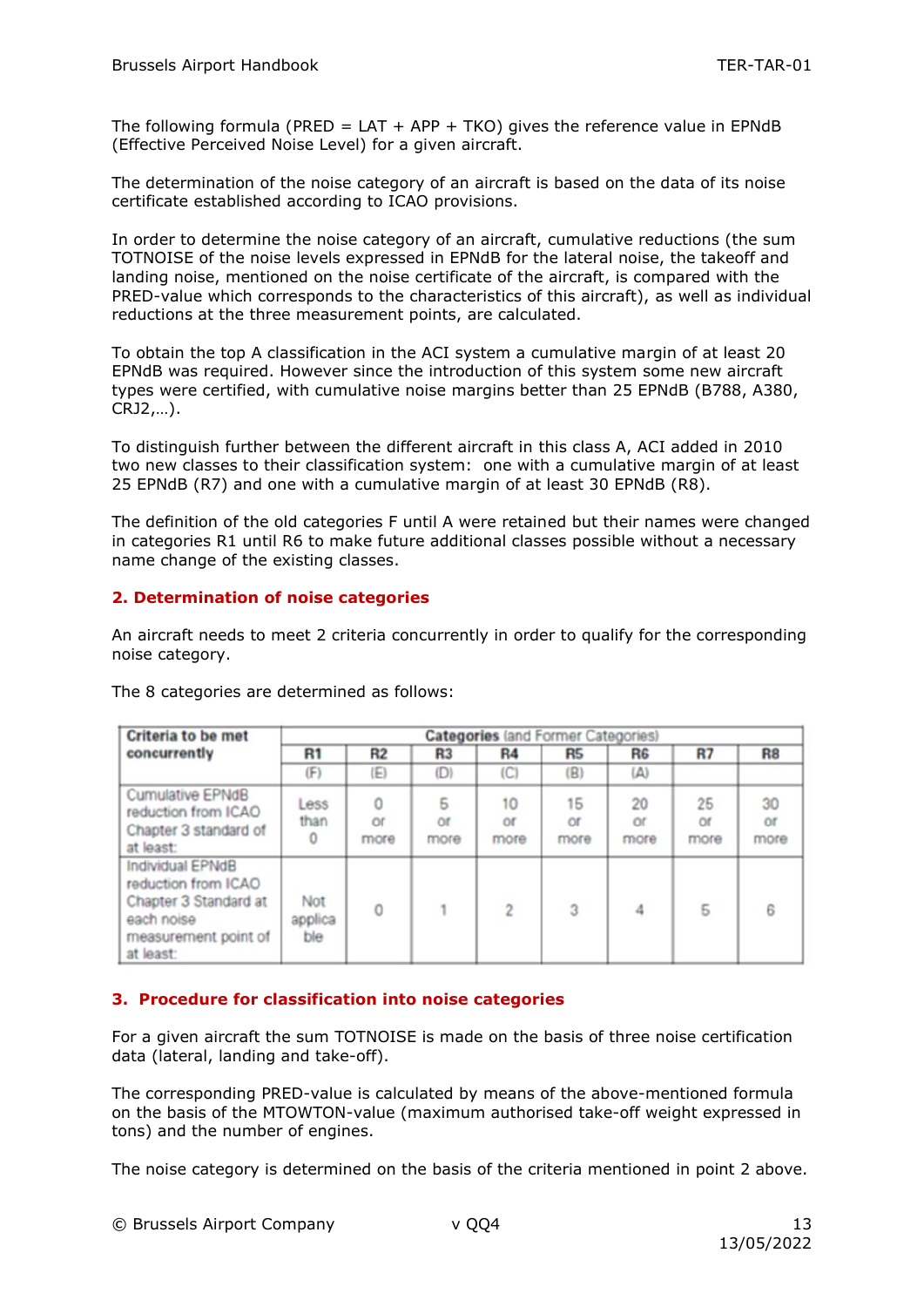In principle, the determination of the TOTNOISE-value is based on the results obtained according to ICAO provisions for noise certification of "Chapter 3" aircraft, i.e. at 2,000 metres from the landing threshold underneath the descent path, at 6,500 metres from the start of roll underneath the climb-out flight path at take-off, at 450 metres from the runway centre line for the lateral value.

As the lateral measurements for "Chapter 2" aircraft, are carried out at 650 m, the lateral value for these types of aircraft has to be increased by 2.1 dB. In default of certification data according to ICAO provisions, the certification data according to F.A.A. provisions may also be used.

Small propeller aircraft (MTOW <8616 kg) with a proper noise certificate fall into category R6.

### **4. Data delivery**

The information is to be provided to BRU using the "CDB\_FleetData\_Template" published by Brussels Airport Company on the BHB or on its website.

In case this template is not made available to the airlines for any reason, airlines are still expected to provide the following information for all aircrafts operating at BRU

| 1              | <b>Registration</b> | Aircraft registration                         | Mandatory |
|----------------|---------------------|-----------------------------------------------|-----------|
| $\overline{2}$ | <b>Serial Nr</b>    | Serial number                                 | Mandatory |
| 3              | <b>Address</b>      | Aircraft address (24bit ICAO-<br>hexadecimal) | Mandatory |
| 4              | <b>Owner ICAO</b>   | <b>ICAO Aircraft operator</b>                 | Mandatory |
| 5              | <b>ICAO Chapter</b> | Chapter ICAO, annex 16 Chapter                | Mandatory |
| 6              | <b>Type ICAO</b>    | ICAO aircraft type                            | Mandatory |
| $\overline{7}$ | <b>Subtype IATA</b> | IATA aircraft subtype                         | Mandatory |
| 8              | MTOW(kg)            | Maximum take-off weight(kg)                   | Mandatory |
| 9              | <b>Seating</b>      | Seating                                       | Mandatory |
| 10             | Takeoff(Flyover)    | Aircraft noise values take-off                | Mandatory |
| 11             | Sideline(Lateral)   | Aircraft noise values sideline                | Mandatory |
| 12             | Approach            | Aircraft noise values approach                | Mandatory |

The completed fleet data template, along with all relevant justification documentation, is to be provided to Brussels Airport Company via the following mailbox: ops.datamanagement@brusselsairport.be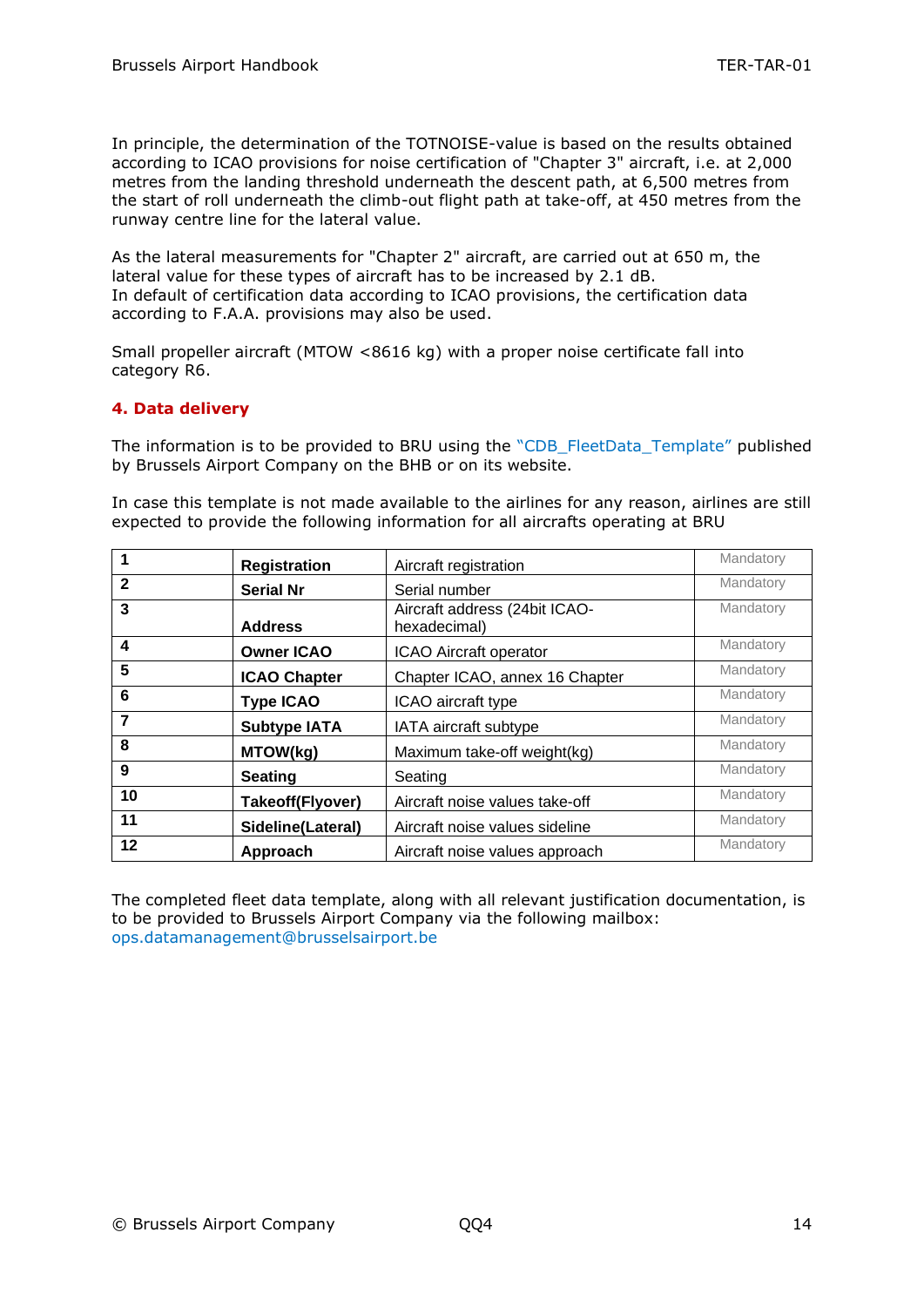### **Annex 2 Method used at Brussels Airport to establish the noise quota count per movement (QC) of aircraft**

For the movement of subsonic civil jet aircraft, the Quota Count (QC) is calculated using the formula

 $OC = 10^{[(G-85)/10]}$ 

whereby "G" equals:

- for landing: the certified approach noise level in EPNdB of the aircraft at its maximum landing weight, minus 9 EPNdB
- for take-off: half the sum of the certified fly-over and sideline noise levels in EPNdB of the aircraft at its MTOW, conform the ICAO annex 16

With the exception of exempted movements, all movements of subsonic civil jet aircraft, which have not been certified in accordance with the standards of ICAO Annex 16, book 1, part II, chapter 3 (or a more recent chapter), are forbidden between 2300lt and 0559lt at the airport Brussels-National.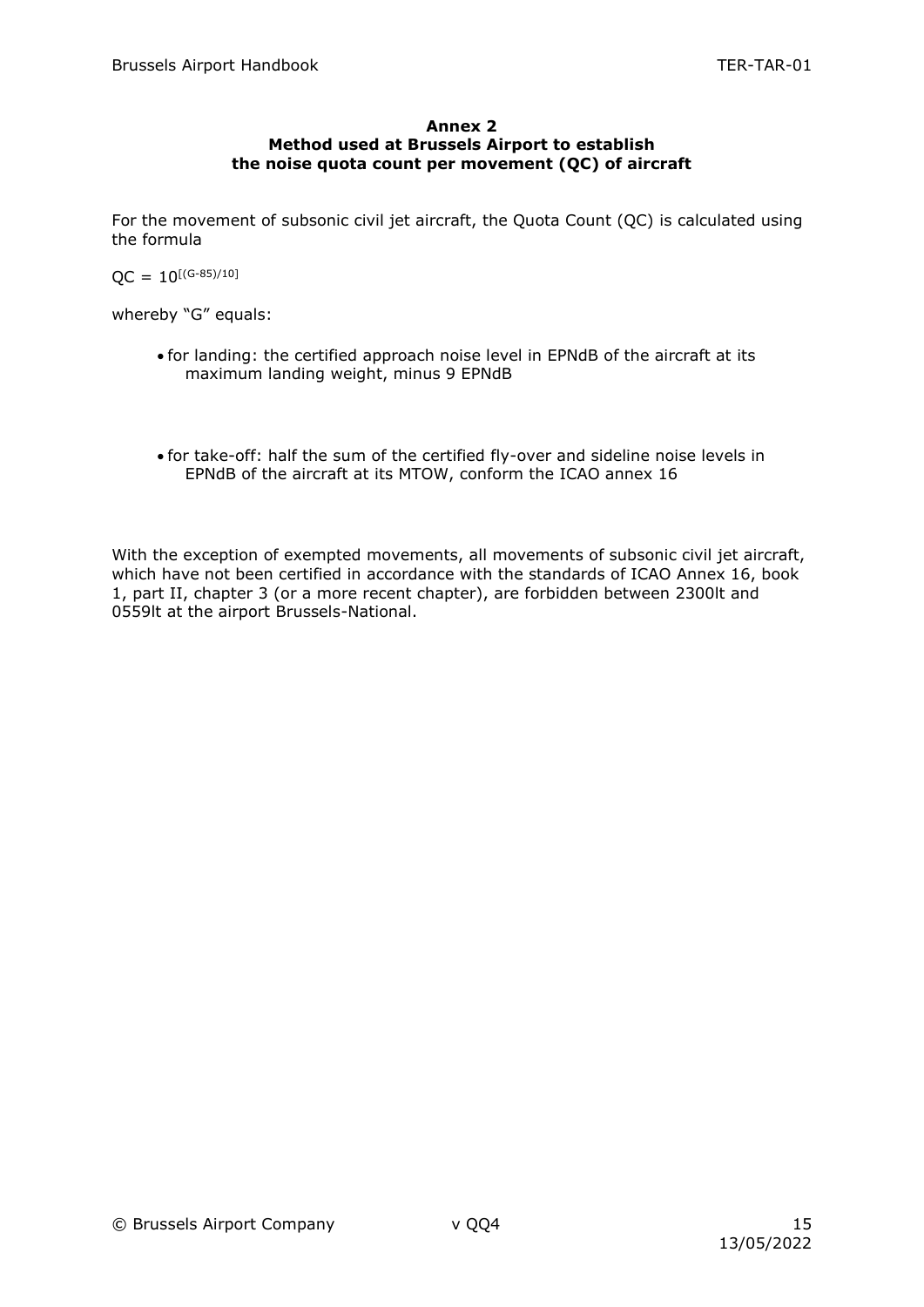### **Annex 3 Method used at Brussels Airport to define the NOx contributions**

The airline shall provide Brussels Airport Company the information to calculate the NOx,aircraft emission value:

- Option 1 : UID No of the ICAO Aircraft Engine Emission database [\(https://www.easa.europa.eu/domains/environment/icao-aircraft-engine](https://www.easa.europa.eu/domains/environment/icao-aircraft-engine-emissions-databank)[emissions-databank\)](https://www.easa.europa.eu/domains/environment/icao-aircraft-engine-emissions-databank). The "**NOx LTO Total mass (g)/engine"** and "**HC Dp/Foo Characteristic (g/kN)"** values in the most recent version of the database will be used in the calculation.
- Option 2 : Certification data ("**NOx LTO Total mass (g)/engine"** and "**HC Dp/Foo Characteristic (g/kN)"**) for the installed engines on the aircraft.
- Option 3 : Information on the type of engines installed on the aircraft. In the case the specified engine type is included in the ICAO Aircraft Engine Emission database the corresponding values for "**NOx LTO Total mass (g)/engine"** and "**HC Dp/Foo Characteristic (g/kN)"** will be used. If the database contains more than one record for the specified engine, the record with the highest NOx emission value is used. In the case of no matching record in the database, the standard value for *NOX,aircraft* will be used (see Art. 1).

Brussels Airport Company reserves itself the right to define the NOx aircraft calculation when the data cannot be retrieved in the ICAO Aircraft Engine Emission database based on the UID or the data provided by the company is ambiguous with the ICAO Aircraft Engine Database.

The information is to be provided to BRU using the "CDB\_FleetData\_Template" published by Brussels Airport Company on the BHB and/or on its website.

In case this template is not made available to the airlines for any reason, airlines are still expected to provide the following information for all aircrafts operating at BRU

| $\mathbf{1}$ | <b>Registration</b>                        | Aircraft registration                                                             | Mandatory                                 |
|--------------|--------------------------------------------|-----------------------------------------------------------------------------------|-------------------------------------------|
| $\mathbf{2}$ | <b>Serial Nr</b>                           | Serial number                                                                     | Mandatory                                 |
| 3            | <b>Address</b>                             | Aircraft address (24bit ICAO- hexadecimal)                                        | Mandatory                                 |
| 4            | <b>Owner ICAO</b>                          | ICAO Aircraft operator                                                            | Mandatory                                 |
| 5            | <b>ICAO Chapter</b>                        | Chapter ICAO, annex 16 Chapter                                                    | Mandatory                                 |
| 6            | <b>Type ICAO</b>                           | ICAO aircraft type                                                                | Mandatory                                 |
| 7            | <b>Subtype IATA</b>                        | IATA aircraft subtype                                                             | Mandatory                                 |
| 8            | MTOW(kg)                                   | Maximum take-off weight(kg)                                                       | Mandatory                                 |
| 9            | <b>UID No</b>                              | Unique Identification Number for an EEDB<br>entry                                 | Optional                                  |
| 10           | <b>Engine</b><br><b>Identification</b>     | Engine Identification                                                             | Mandatory                                 |
| 11           | <b>Combustor</b><br><b>Description</b>     | Type of combustor where more than one<br>type available on an engine              | Optional                                  |
| 12           | <b>NOx LTO Total</b><br>mass $(g)/$ engine | The total mass of oxides of nitrogen<br>emitted during the LTO cycle (sum of time | Optional if "9<br>-UID No" is<br>provided |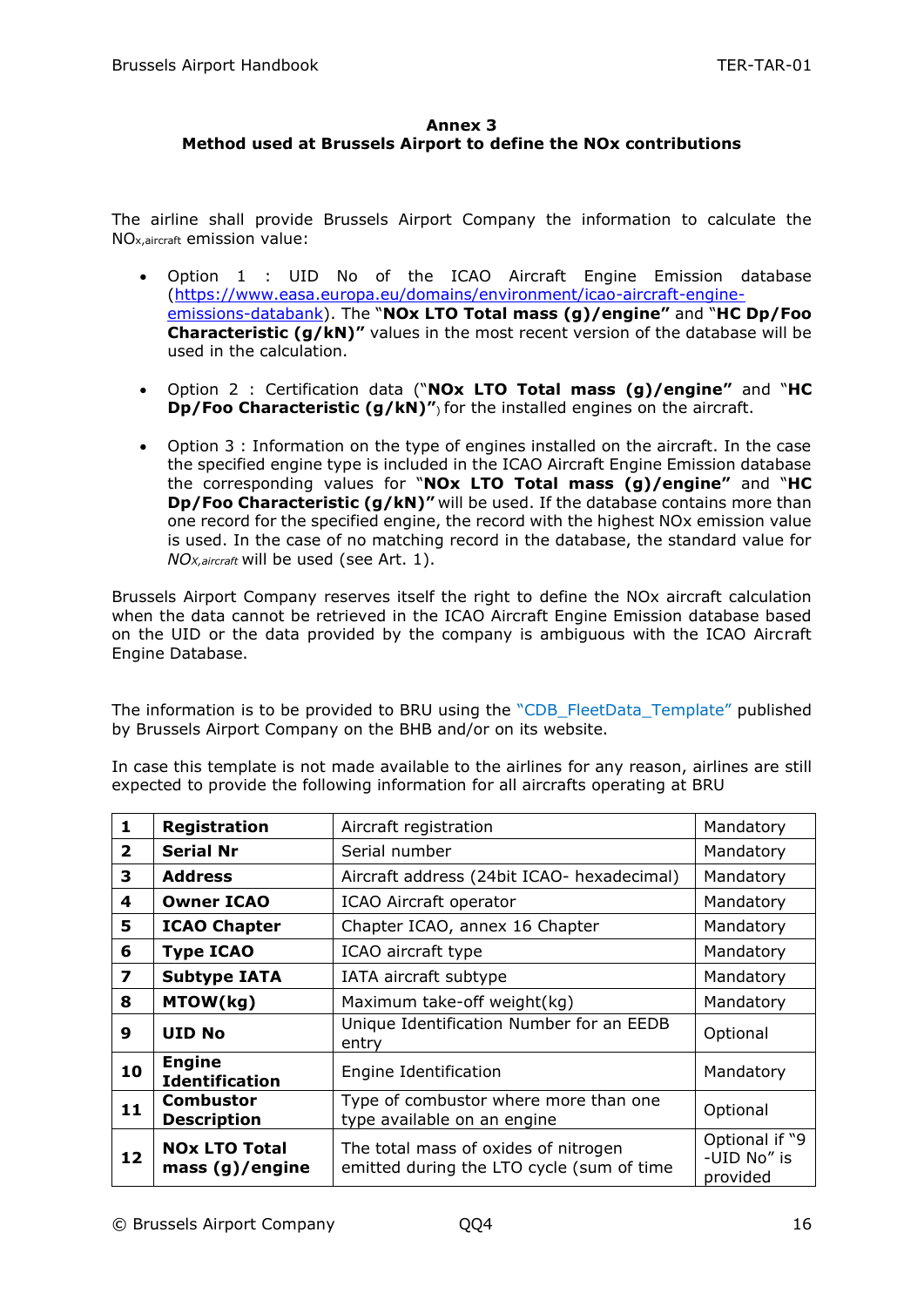|    |                       | in mode x fuel flow x EI at each of the four |                |
|----|-----------------------|----------------------------------------------|----------------|
|    |                       | power settings)                              |                |
|    | <b>HC Dp/Foo</b>      | Hydrocarbon characteristic Dp/Foo value      | Optional if "9 |
| 13 | <b>Characteristic</b> | expressed as a percentage of the             | -UID No" is    |
|    | (g/kN)                | regulatory limit (divided by 100)            | provided       |

NB: In case different engine types are installed on the aircraft, the engine with the highest NOx value will be used for the NOx calculation of all engines.

The completed fleet data template, along with all relevant justification documentation, is to be provided to Brussels Airport Company via the following mailbox: ops.datamanagement@brusselsairport.be

The initial NO<sub>x, aircraft</sub> value or a change of this value is effective on the first day of the month following receipt of the required documents.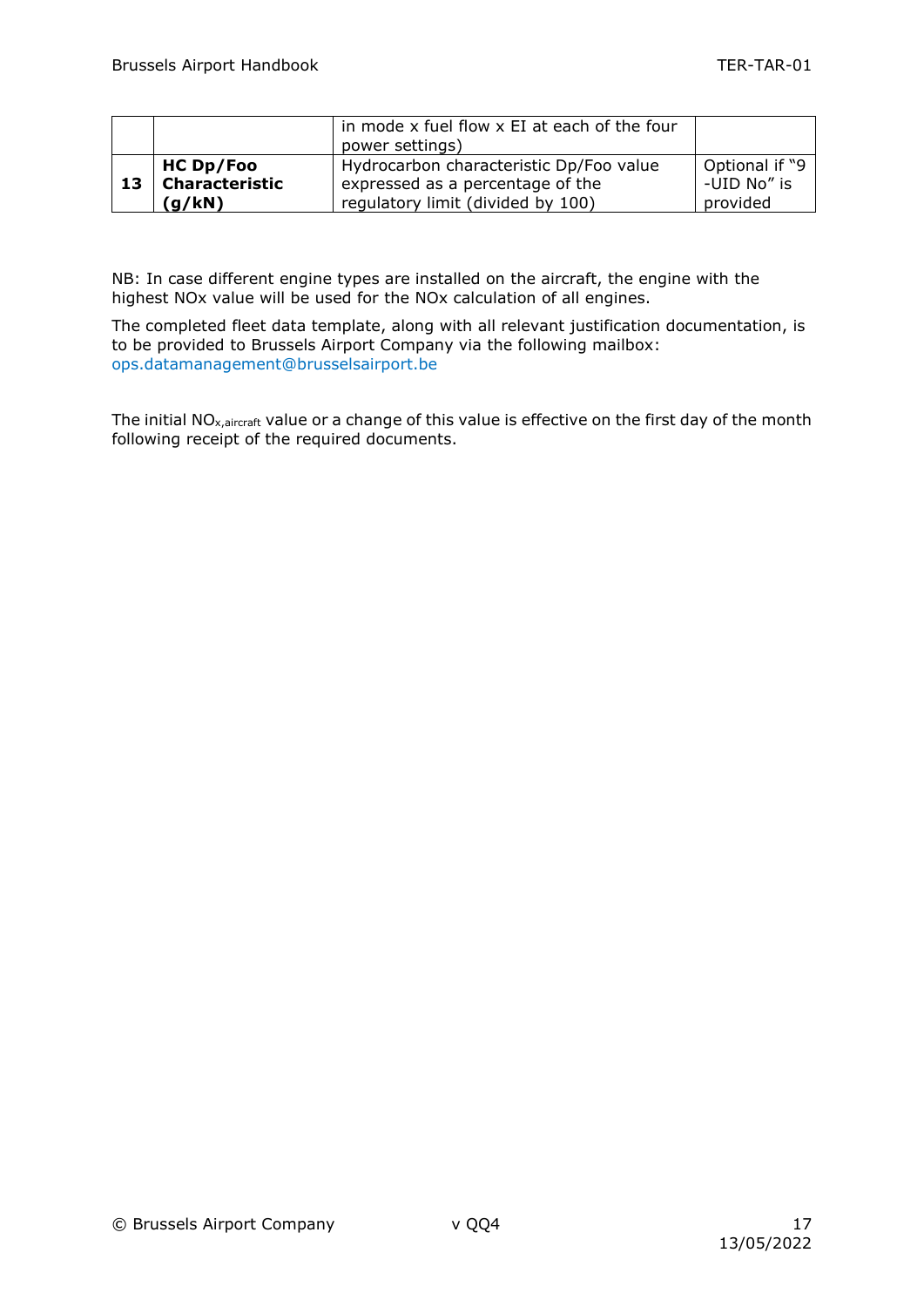### **Annex 4**

### **Terms and conditions of the Brussels Airport Company Incentive System running from 1 January 2023 until 31 December 2027**

### **Introduction**

Brussels Airport Company SA/NV ("Brussels Airport" or "BRU") offers a series of incentives to encourage airlines to develop their services at Brussels Airport. The objective of the incentives is to reward the development of new destinations departing from Brussels Airport and to encourage growth together with the airlines, especially after the Covid-19 crisis.

The incentive schemes consist of four parts:

- a credit entry to the passenger airline that serves a **new destination.**
- a credit entry to the passenger airline that realizes **passenger growth**.
- a credit entry to the passenger airlines that has **based aircraft** at Brussels Airport and that realizes **passenger growth (VGI – Value Growth Incentive)**
- a credit entry on the landing & take off charges and aircraft parking charges to cargo airlines that serve extra frequencies of **cargo flights**.

The size and extent of the incentives is subject to the terms and conditions as mentioned in this document.

### **Terms and conditions**

### **1 General principles<sup>7</sup>**

- 1.1 The incentives are only granted to the users of Brussels Airport (hereafter the "airline(s)") that serve as operating carrier. Codeshare partners or wet lease operators are not entitled to receive an incentive.
- 1.2 New destinations or passenger growth or additional cargo frequencies resulting from developments such as but not limited to mergers, acquisitions, joint ventures, restructurings, codeshares or route transfers are not entitled to receive an incentive.
- 1.3 The incentive amounts for passenger flights (i.e., new destinations, passenger growth, VGI) are not subject to the formula for tariff control.
- 1.4 The incentive system starts on 1 January 2023 and ends on 31 December 2027 (following the entire calendar years instead of the period starting on 1 April 2023).
- 1.5 Charter operations and business aviation are excluded and are not subject to any incentive scheme. Scheduled charter operations are eligible for the incentive scheme if they have a published schedule at the start of the IATA season and for which 'flight only' tickets can be directly purchased by the passenger via distribution channels other than the tour operator alone.
- 1.6 Brussels Airport reserves the right to grant any incentives for excluded operations (like for example charter operations) in case of structural added value for the airport.

<sup>7</sup> This incentive system is an integral part of the tariff proposal and tariff formula proposal of Brussels Airport for QQ4. For that reason, Brussels Airport makes a reservation in case its proposal is modified as a result of a decision of the regulator and/or the Court of Appeal ("Marktenhof").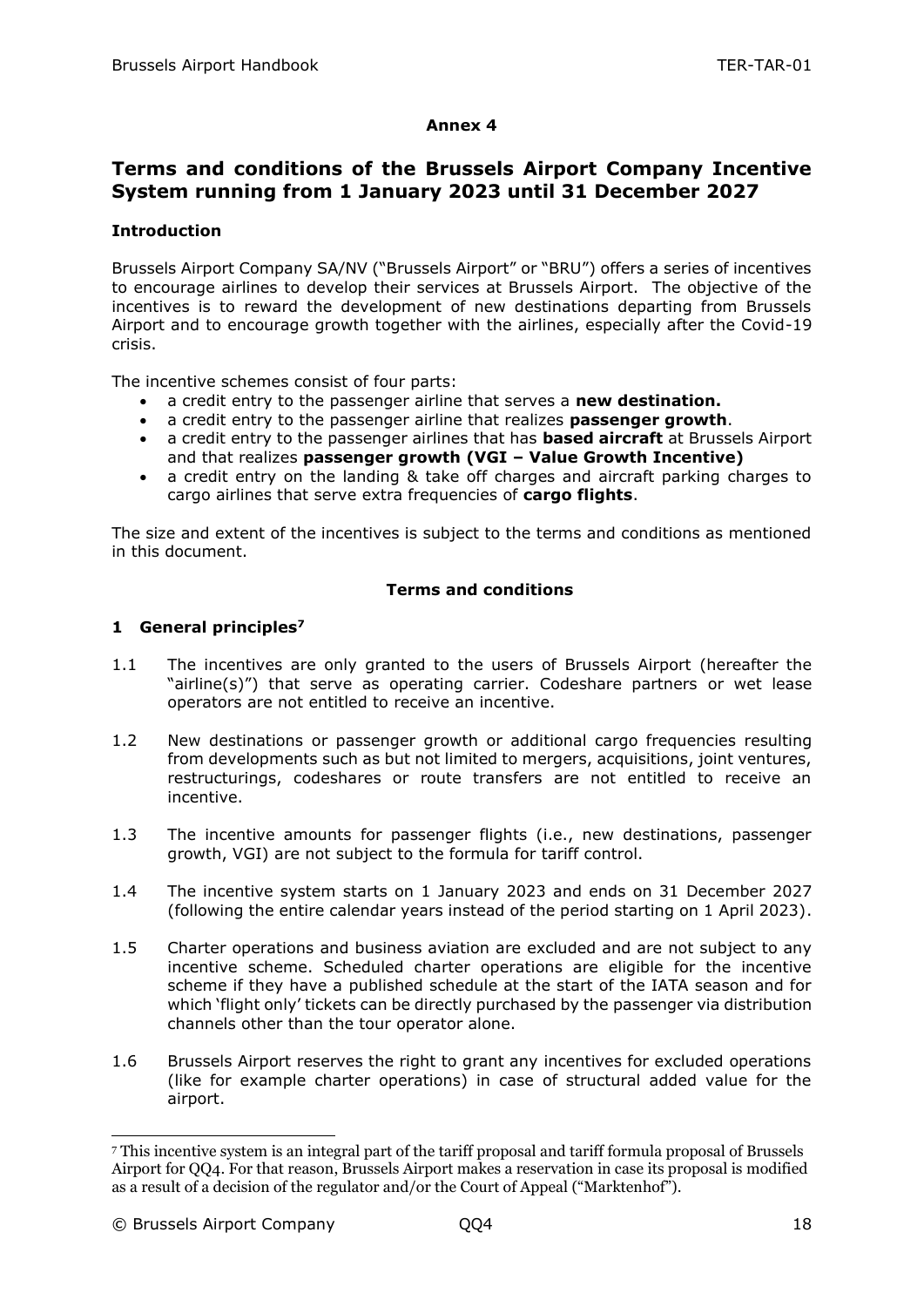- 1.7 An incentive will only be granted when the eligible airline respects Brussels Airports' payment terms of standard invoices and when no overdue exists. If the airline has arrears of payment of any kind toward Brussels Airport, Brussels Airport may, at its own discretion, either defer the issuance of the credit note until the outstanding debt of the airline is paid, either set off against each other mutual claims and debts that exist between Brussels Airport and the airline, even after a situation of composition with creditors has surfaced for any reason whatsoever such as composition following the bankruptcy of the airline. This set-off may be undertaken irrespective of the form and subject of the claims and debts and irrespective of whether or not the mutual claims are due and payable.
- 1.8 The airline must fully comply with the terms and conditions published in the Brussels Airport Charges & Fees terms and conditions.
- 1.9 Brussels Airport shall not be liable for any costs, expenses or damages in relation to or resulting from the above program.
- 1.10 In this document, a ''calendar year" means a year running from 1 January to 31 December.
- 1.11 The Terms and Conditions of the Incentive System 2023-2027 substitute and prevail over the Incentive System 2016-2020 that was in place until 31 December 2021 and the Incentive System 2022 that was in place until 31 December 2022. Existing incentive programs under the previous Incentive System will remain in place, provided that it is not allowed to accumulate incentives under both Incentive Systems.

### **2 Incentive schemes related to passenger flights**

### **2.1. General:**

The incentive schemes related to passenger flights are calculated as a fixed amount per departing passenger.

For passenger flights there are three incentive schemes:

- incentives on initiatives for **new destinations**
- incentives on the realized **passenger growth**
- incentives on the realized **passenger growth** for airlines with **based aircraft** at Brussels Airport (VGI – Value Growth Incentive)

The new destination scheme for passenger operations and the passenger growth incentive scheme and VGI are not cumulative – for new destinations the passenger growth incentive system takes effect after the new destination incentive program has been terminated. The increase of passengers on existing destinations remains eligible for the passenger growth incentive scheme.

Airlines that are entitled for the VGI – Value Growth Incentive cannot cumulate incentives for new destinations and/or passenger growth.

### **2.2. New destination incentive scheme:**

2.2.1. A new destination is a destination served by a passenger airline that, at the time of the start-up of the route, has not been served from Brussels Airport for the last thirty-six months prior to the start-up of the new destination as a regular operation. The route shall expand the network coverage from Brussels Airport.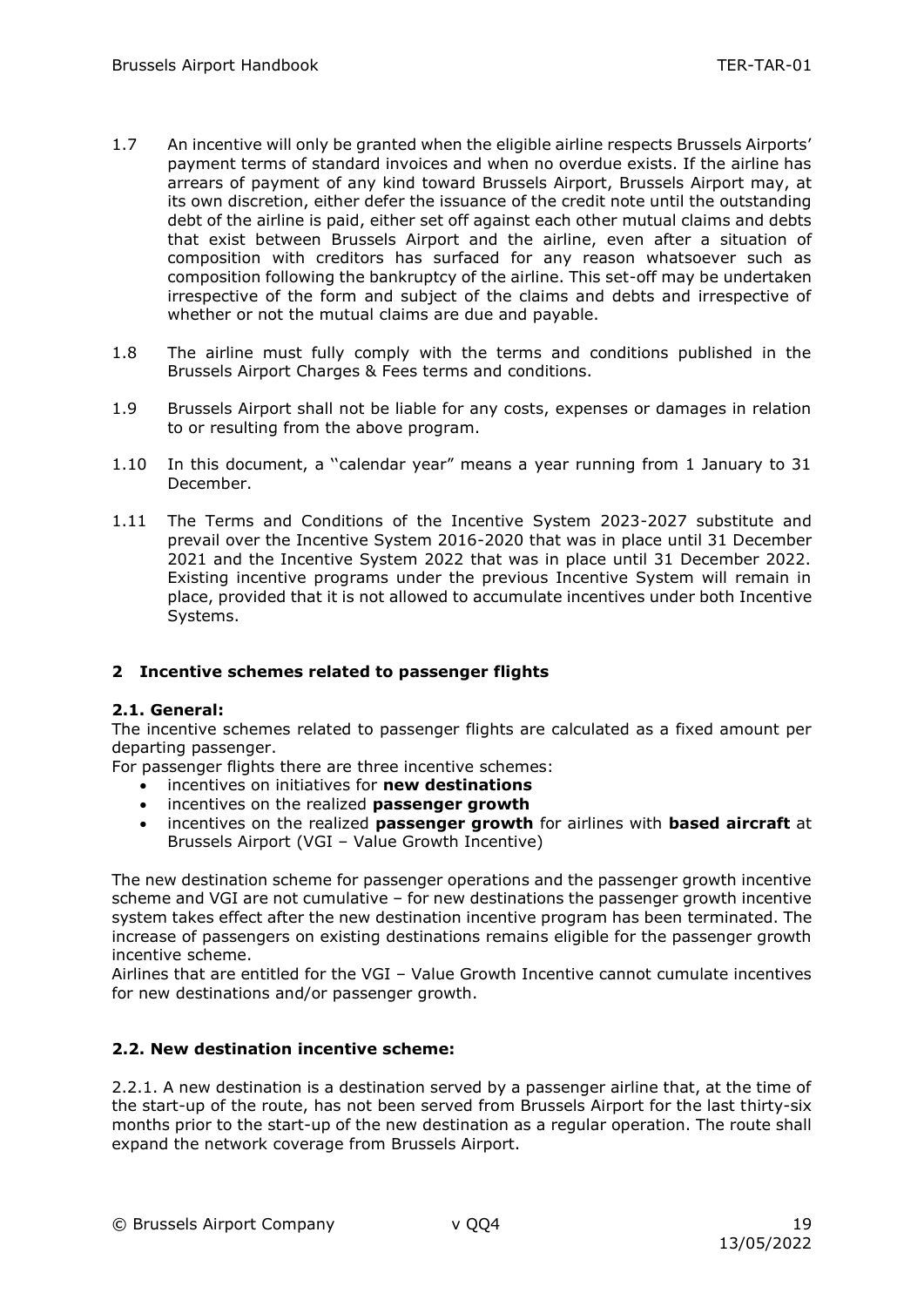2.2.2. The new destination incentive scheme for passenger operations will apply to initiatives for which the operations commence on, or after 1 January 2023 and will last for three years, under the conditions as set out below.<sup>8</sup>

2.2.3. A new destination incentive shall only be granted if the new initiative results in an increase in total passengers at Brussels Airport (BRU) by the passenger airline (versus the previous corresponding calendar year).

2.2.4. If a new destination is opened and operated, the new destination incentive scheme remains eligible to other passenger airlines commencing services to the same destination within the calendar year during which the services to the new destination from the first airline have started (subject to the other conditions).

2.2.5. In multi-airport systems, each airport of the system will be considered as the same destination.

2.2.7. IATA regions Europe (Western Europe, Eastern/Central Europe) and North Africa, are considered short haul destinations. All other IATA regions are considered long haul destinations.

2.2.8. The new destination incentive scheme shall begin on the first day of the month following the commencement of the initiative.

2.2.9. The new destination incentives shall be credited or set off according to article 1.7 after the end of each calendar year. Brussels Airport will inform the airline in January of each year whether the airline has met the conditions of the new destination incentive scheme and inform it of the amount that will be credited to the airline at that time (or set off the incentive according to article 1.7).

2.2.10. If, during the course of the incentive period, the operating airline changes the characteristics of, or stops, the initiative, Brussels Airport has the right to stop or revise the incentives according to the new situation.

2.2.11. The following incentive system is applicable to new destinations per departing local boarding passenger on flights to the new destination:

|                        | Incentive per departing passenger <sup>9</sup> |                            |     |                            |        |        |  |
|------------------------|------------------------------------------------|----------------------------|-----|----------------------------|--------|--------|--|
| <b>New destination</b> | <b>Originating passengers</b>                  |                            |     | <b>Transfer passengers</b> |        |        |  |
|                        | Year 1                                         | Year 2<br>Year 3<br>Year 1 |     |                            | Year 2 | Year 3 |  |
| Long haul              | €20                                            | €15                        | €15 | €10                        | €7.5   | €7.5   |  |
| <b>Short haul</b>      | €10                                            | €10                        | €10 | €5                         | €5     | €5     |  |

### **2.3. Passenger growth incentive scheme:**

2.3.1. For the calculation of the total passenger growth, a departing transfer passenger will be calculated for as 50% of a departing originating passenger (1 transfer pax =  $0.5$ ) originating pax).

<sup>8</sup> Routes from and to a destination which was subject to specific sanctions cannot be regarded as a new destination and are not eligible for this incentive.

<sup>9</sup> Except for crew on duty and passengers under 2 years.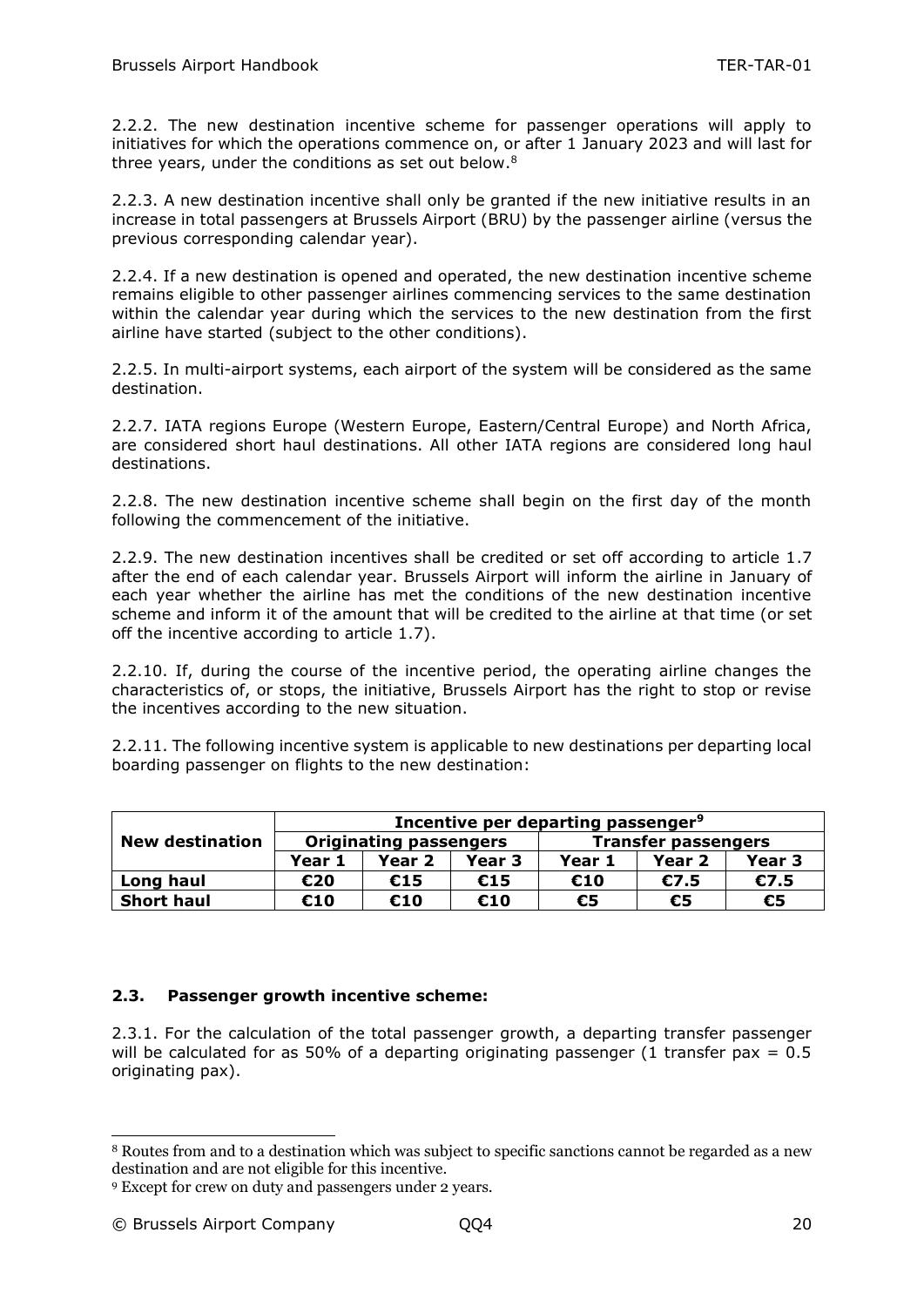2.3.2. Passenger growth will be based on the year with the highest departing passenger numbers during the period starting 1 January 2019 until 31 December 2027 (clickmechanism).

2.3.3. **To support the recovery of airlines after the Covid-19 crisis,** passenger growth will be based on a **baseline of 75%** of departing passenger numbers during the period starting 1 January 2019 until 31 December 2019.

| Calendar year       | Originating | <b>Transfer</b> | Calculated    | Passenger | Incentives? | <b>New</b> |
|---------------------|-------------|-----------------|---------------|-----------|-------------|------------|
|                     | pax         | pax             | departing pax | growth    |             | baseline   |
| 2019                | 8,000       | 2,000           | 9,000         |           |             |            |
| <b>Baseline 75%</b> |             |                 | 6,750         |           |             |            |
| 2023                | 7,000       | 2,000           | 8,000         | 1,250     | Yes         | 8,000      |
| 2024                | 7,000       | 1,500           | 7,750         | 0         | No          |            |
| 2025                | 10,000      | 1,000           | 9,500         | 1,500     | Yes         | 9,500      |
| 2026                | 9,000       | 1,000           | 9,500         | 0         | No          |            |
| 2027                | 11,000      | 1,000           | 11,500        | 2,000     | Yes         | 11,500     |

2.3.4. The passenger growth incentive scheme shall begin on 1 January 2023. Brussels Airport will inform the airlines in January of the following year whether the airline has met the conditions of the passenger growth incentive scheme and inform them of the amount that will be credited to the airline (or that will be set off according to article 1.7).

2.3.5. The calculation of the passenger growth incentives will be performed by Brussels Airport.

2.3.6. IATA regions Europe (Western Europe, Eastern/Central Europe) and North Africa, are considered short haul destinations. All other IATA regions are considered long haul destinations.

2.3.7 The following incentive system is applicable to realized passenger growth:

|                   | Incentive per departing passenger <sup>10</sup> |                            |  |  |  |
|-------------------|-------------------------------------------------|----------------------------|--|--|--|
| Passenger growth  | <b>Originating passengers</b>                   | <b>Transfer passengers</b> |  |  |  |
| Long haul         | €15                                             | €7.5                       |  |  |  |
| <b>Short haul</b> | €10                                             | €5                         |  |  |  |

### **2.4 VGI – Value Growth Incentive**

2.4.1. For the calculation of the total passenger growth, a departing transfer passenger will be calculated for as 50% of a departing originating passenger (1 transfer pax =  $0.5$ ) originating pax).

2.4.2. Passenger growth will be based on the year with the highest departing passenger numbers during the period starting 1 January 2019 until 31 December 2027 (clickmechanism).

2.4.3. **To support the recovery of airlines after the Covid-19 crisis,** passenger growth will be based on a **baseline of 75%** of departing passenger numbers during the period starting 1 January 2019 until 31 December 2019.

<sup>10</sup> Except for crew on duty and passengers under 2 years.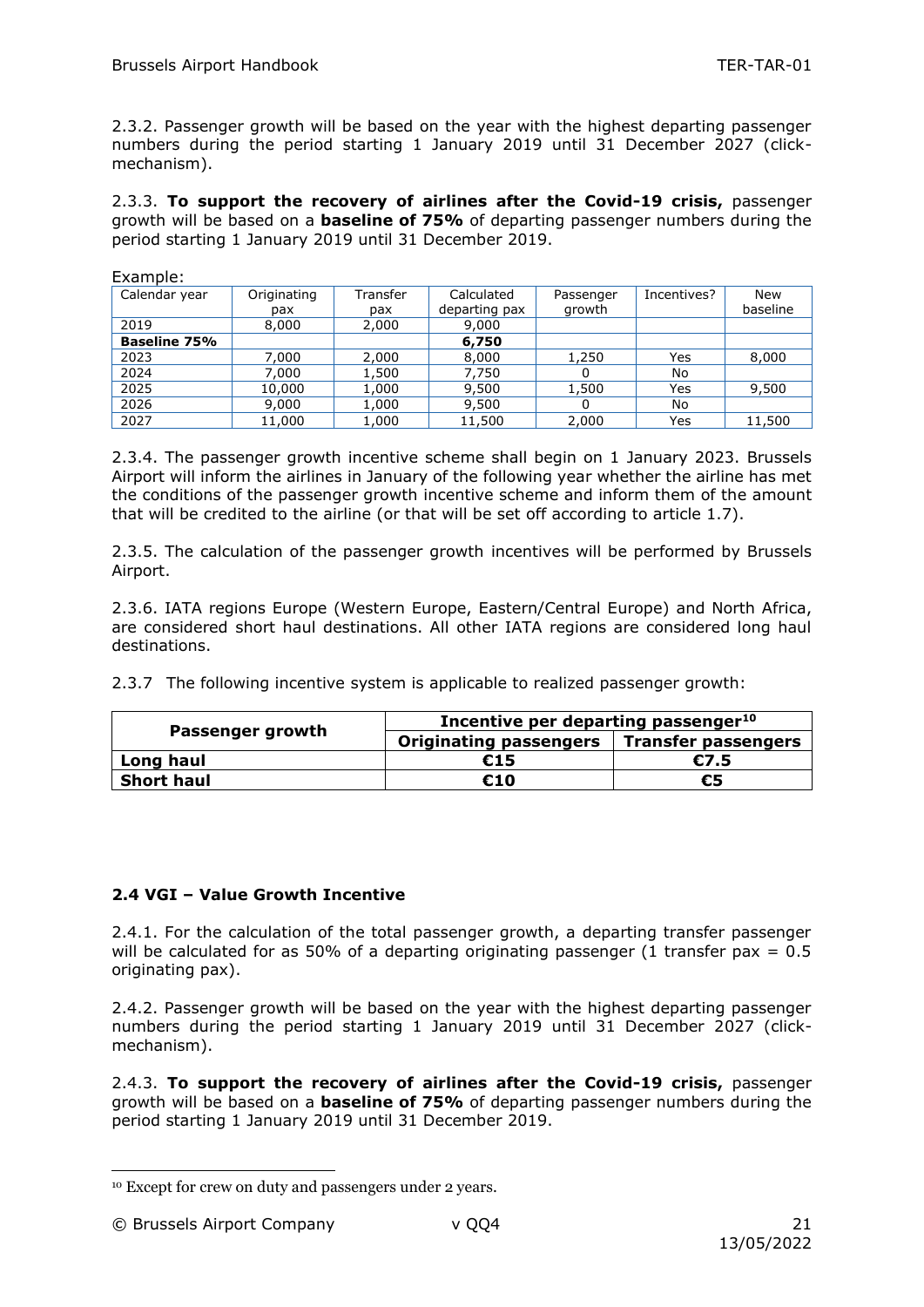| Calendar year       | Originating<br>pax | Transfer<br>pax | Calculated<br>departing pax | Incentives?<br>Passenger<br>growth |     | <b>New</b><br>baseline |
|---------------------|--------------------|-----------------|-----------------------------|------------------------------------|-----|------------------------|
| 2019                | 8,000              | 2,000           | 9,000                       |                                    |     |                        |
| <b>Baseline 75%</b> |                    |                 | 6,750                       |                                    |     |                        |
| 2023                | 7.000              | 2,000           | 8,000                       | 1,250                              | Yes | 8,000                  |
| 2024                | 7,000              | 1,500           | 7,750                       | 0                                  | No  |                        |
| 2025                | 10,000             | 1,000           | 9,500                       | 1,500                              | Yes | 9,500                  |
| 2026                | 9,000              | 1,000           | 9,500                       | 0                                  | No  |                        |
| 2027                | 11,000             | 1,000           | 11,500                      | 2,000                              | Yes | 11,500                 |

Example:

2.4.4. The VGI – Value Growth Incentive shall begin on 1 January 2023. Brussels Airport will inform the airlines in January of the following year whether the airline has met the conditions of the VGI, i.e. **the number of based aircraft**, and inform them of the amount that will be credited to the airline (or that will be set off according to article 1.7).

2.4.5 The calculation of the VGI – Value Growth Incentive **will include the calendar year 2022** as a starting point for the years until 31 December 2027.

2.4.6. The calculation of the VGI will be performed by Brussels Airport.

2.4.7. All passengers of the airline that are included in the VGI scheme are entitled to the growth incentive; this includes passengers on flights operated by non-based aircraft $^{11}$ .

2.4.8 The number of based aircraft determines the number of years that realized passenger growth remains valid for the VGI. To be eligible under this incentive scheme, the airline has to have at least one aircraft based at Brussels Airport for minimum 12 months in one calendar year, including the IATA winter season. It will generate an incentive for one year. For two based aircraft, the second aircraft must be based at Brussels Airport for at least 6 months, including the IATA summer season. Four or more based aircraft generate an incentive equal to four years. The validity of the VGI is related to the number of year-round based aircraft.

| <b>Based aircraft</b> | 12 months  | 6 months   | <b>Validity of VGI</b> |
|-----------------------|------------|------------|------------------------|
|                       | 1 aircraft | --         | 1 year                 |
|                       | 1 aircraft | 1 aircraft | 2 years                |
| З                     | 2 aircraft | 1 aircraft | 3 years                |
|                       | 3 aircraft | 1 aircraft | 4 years                |
| 4 or more             | 4 aircraft | 1 aircraft | 4 years                |

2.4.9. The definition of a based aircraft, with aircraft and crew returning to the base (i.e. Brussels Airport) at the end of each day or of its normal operation, is related to the start date of the based operation. The aircraft should commence operations at the latest on 30 June of the relevant calendar year to qualify as based aircraft. An airline can apply retroactively for another year of based aircraft operation when a subsequent aircraft commences based aircraft operations before 30 June of the following year.

2.4.10. The following incentive system is applicable to the VGI in relation to the number of based aircraft

|                  | Incentive per departing passenger |                     |  |  |
|------------------|-----------------------------------|---------------------|--|--|
| Passenger growth | <b>Originating passengers</b>     | Transfer passengers |  |  |
| <b>VGI</b>       | €15                               | €7.5                |  |  |

<sup>&</sup>lt;sup>11</sup> Except for crew on duty and passengers under 2 years.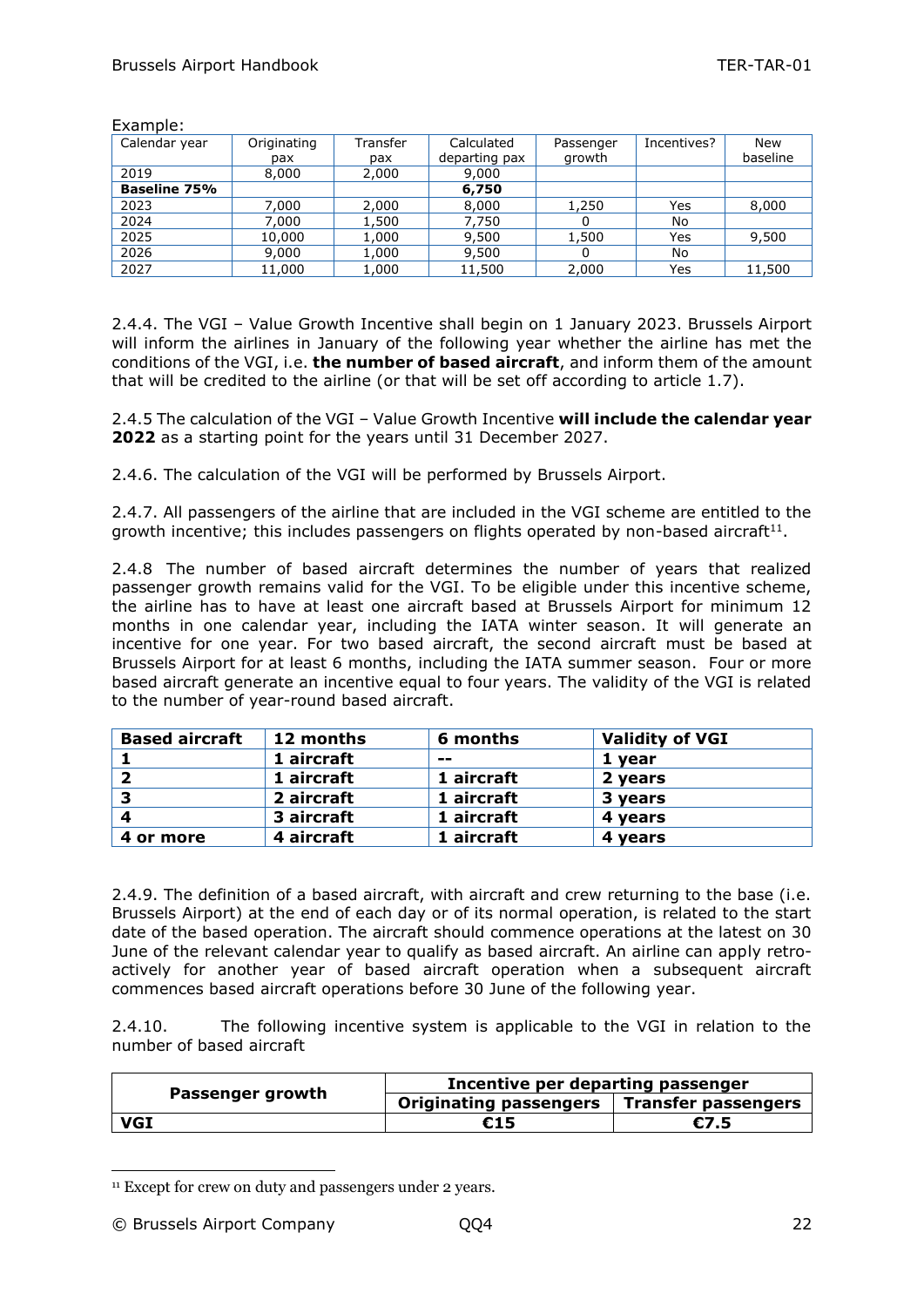2.4.11 The following table is an example of the VGI calculation for originating passengers with subsequently based aircraft until 2027.

| amble: |  |
|--------|--|
|--------|--|

| Year | Based<br>aircraft | Passenger<br>growth | 2022    | 2023    | 2024    | 2025    | 2026    | 2027    |
|------|-------------------|---------------------|---------|---------|---------|---------|---------|---------|
| 2022 |                   | 1,000               | €15,000 |         |         |         |         |         |
| 2023 |                   | 2,000               |         | €30,000 | €30,000 |         |         |         |
| 2024 |                   | 1,000               |         |         | €15,000 | €15,000 |         |         |
| 2025 |                   | 2,000               |         |         |         | €30,000 | €30,000 | €30,000 |
| 2026 | ∍                 | 1,000               |         |         |         |         | €15,000 | €15,000 |
| 2027 |                   | 2,000               |         |         |         |         |         | €30,000 |

2.4.12 The following table is an example of the VGI calculation for originating passengers with a subsequently based aircraft confirmed **before 30 June of the following year**.

**Example** 

| Year | Based<br>aircraft | Passenger<br>growth | 2022    | 2023    | 2024    | 2025    | 2026    | 2027    |
|------|-------------------|---------------------|---------|---------|---------|---------|---------|---------|
| 2022 |                   | 1,000               | €15,000 | €15,000 |         |         |         |         |
| 2023 |                   | 2,000               |         | €30,000 | €30,000 |         |         |         |
| 2024 |                   | 1,000               |         |         | €15,000 | €15,000 | €15,000 |         |
| 2025 |                   | 2,000               |         |         |         | €30,000 | €30,000 | €30,000 |
| 2026 | -                 | 1,000               |         |         |         |         | €15,000 | €15,000 |
| 2027 | 4                 | 2,000               |         |         |         |         |         | €30,000 |

2.4.13 The following table is an example of the VGI calculation for originating passengers with a **reduction in the number of based aircraft in 2026**.

| kamble |
|--------|
|--------|

| Year | <b>Based</b><br>aircraft | Passenger<br>growth | 2022    | 2023    | 2024    | 2025    | 2026    | 2027    |
|------|--------------------------|---------------------|---------|---------|---------|---------|---------|---------|
| 2022 |                          | 1,000               | €15,000 |         |         |         |         |         |
| 2023 |                          | 2,000               |         | €30,000 | €30,000 |         |         |         |
| 2024 |                          | 1,000               |         |         | €15,000 | €15,000 | €15,000 |         |
| 2025 |                          | 2,000               |         |         |         | €30,000 | €30,000 | €30,000 |
| 2026 |                          |                     |         |         |         |         |         |         |
| 2027 |                          | O                   |         |         |         |         |         |         |

### **4. Cargo frequency incentive scheme applicable to cargo flights**

4.1. The cargo frequency incentive scheme has begun on the first day of the beginning of the incentive scheme 1 April 2016 – 31 March 2021 and has been extended until 31 December 2022. The cargo frequency incentive system and scheme are extended until 31 December 2027.

4.2. The cargo frequency incentive scheme will apply to cargo operators that have extra frequencies from Brussels Airport compared to the calendar year before. As from the moment the cargo airline has more frequencies compared to the previous year, the cargo frequency incentives shall be credited or set off according to article 1.7 after the end of the calendar year.

4.3. Ad hoc flights are not granted incentives.

4.4. The incentive is calculated on the landing and take-off charges and to parking charges.

4.5. The following incentive system is applicable to extra frequencies of cargo flights: